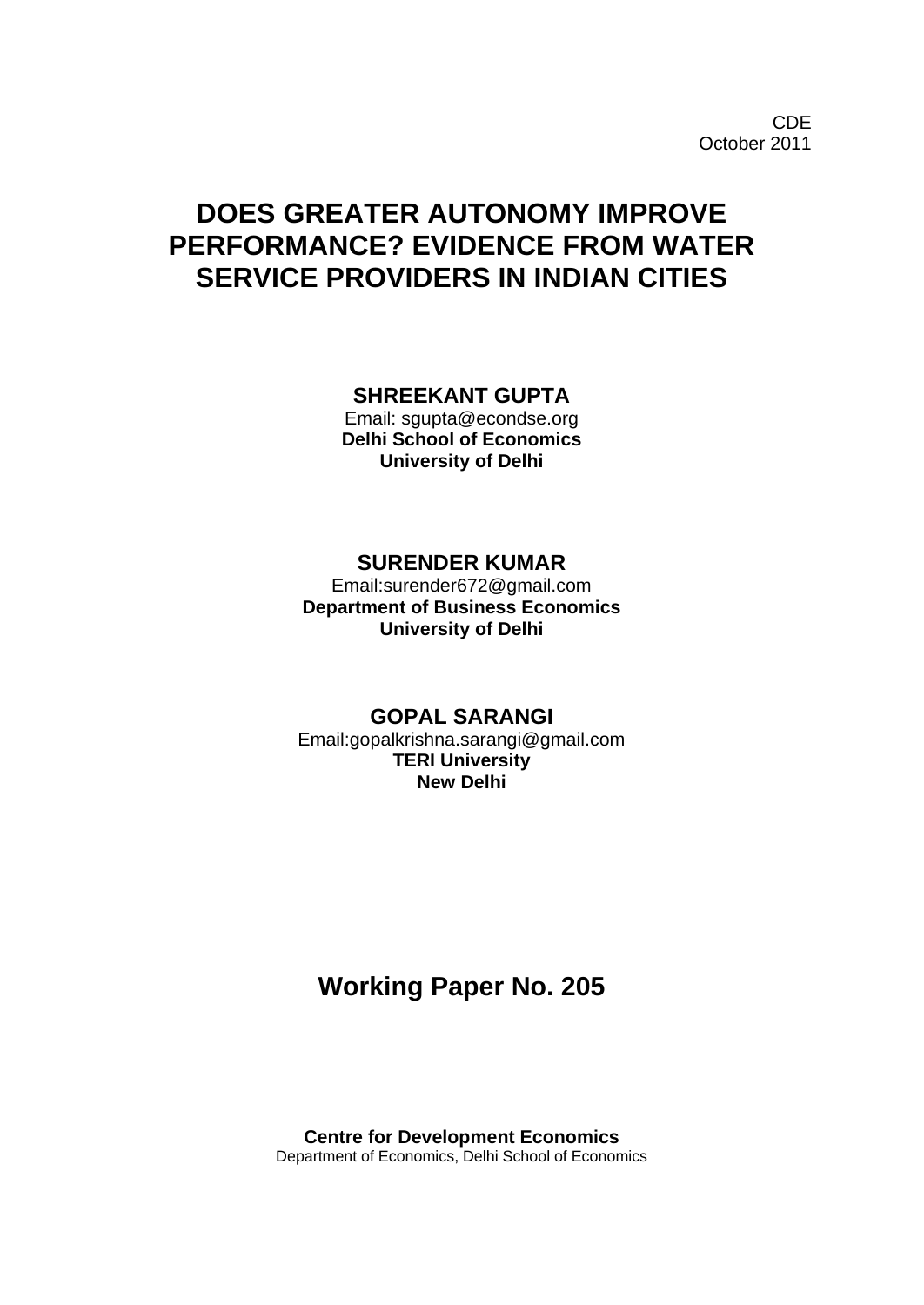## **DOES GREATER AUTONOMY IMPROVE PERFORMANCE? EVIDENCE FROM WATER SERVICE PROVIDERS IN INDIAN CITIES**

**Shreekant Gupta\* , Surender Kumar\*\* and Gopal K. Sarangi\*\*\***

## **Abstract**

We assess the efficiency of urban water supply in 27 Indian cities using data envelopment analysis (DEA). We also group cities by the management structure of their water utilities. Utilities with greater degree of functional autonomy perform better, supporting the hypothesis that more autonomy in management leads to better performance among water utilities. Our results also have implications for urban domestic water pricing--most of the utilities operate under decreasing returns to scale (DRS) implying water should be priced at marginal cost of supply.

JEL Codes: L95, L38, C14, H70

1

<sup>\*</sup> Department of Economics, University of Delhi (corresponding author): squpta@econdse.org).

<sup>\*\*</sup> Department of Business Economics, University of Delhi: surender672@gmail.com

<sup>\*\*\*</sup> TERI University, New Delhi: gopalkrishna.sarangi@gmail.com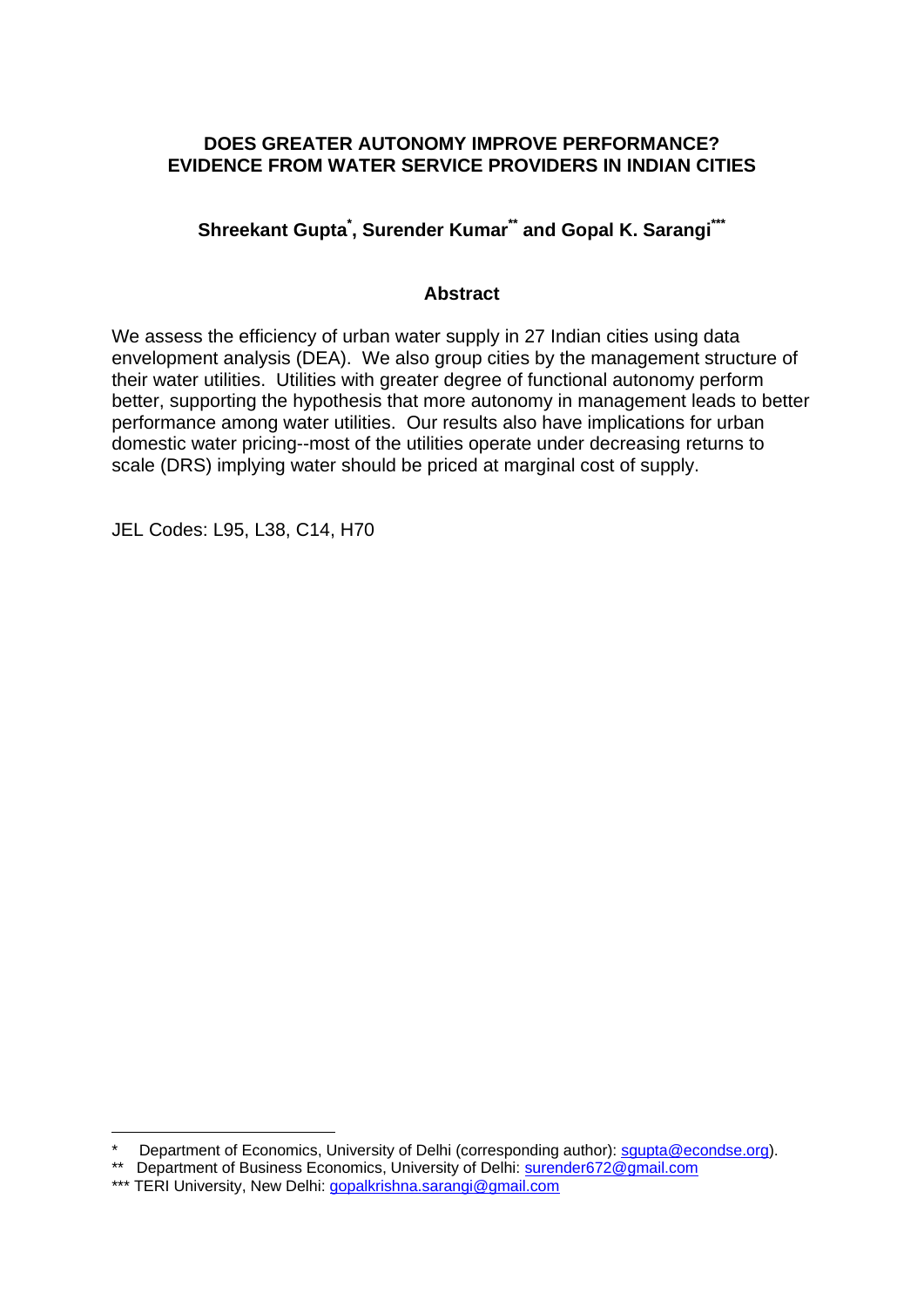## **DOES GREATER AUTONOMY IMPROVE PERFORMANCE? EVIDENCE FROM WATER SERVICE PROVIDERS IN INDIAN CITIES**

## **Shreekant Gupta, Surender Kumar and Gopal K. Sarangi**

#### **I. Introduction**

Provision of adequate water supply to a growing urban population is a daunting task worldwide (Schuringa, 2006, Nallathiga, 2006). This assumes greater significance in the context of India due to its implications for economic growth, productivity, and poverty reduction (Mathur and Thakur, 2003). It is estimated that by 2025, 50 percent of Indians will reside in urban areas (India Assessment, 2002). Given this growth of urban population coupled with increasing usage of water due to increasing incomes, and declining water quality because of groundwater contamination and surface water pollution, water problems might aggravate in almost all urban conurbations in India. Recognizing the importance of the water sector, the emphasis should be on improving performance through reforming the management institutions, policies, and planning systems (World Bank, 2002). Therefore, it reasons, to look at the existing structure and functions of urban water supply system and to examine the level of performance of water utilities in India.

Water supply system in urban India suffers from multiple problems. There is gross mismanagement of water supply system in urban India (Singhal and Johri, 2002; Kundu and Thakur, 2006). The predominant problems confronted by the urban water supply system are intermittent and irregular water provisions, inefficient and inequitable allocation of resources, low tariffs, high level of fiscal dependence, poor management of consumer concerns and high coping costs (MoUD & PA, 2004). It is riddled with the problems of O & M, low water pressure, ill-designed transmission and distribution system, poor water quality, unequal distribution within the city, and high unaccounted for water (Pangare et al., 2004; TERI, 2010) resulting high financial and health costs (McKenzie and Ray, 2009). Considering the above facts, it necessitates examining the strengths and weaknesses of urban local bodies providing water by using the performance measurement approaches to direct them to perform efficiently.

The need for performance measurement of cities is well documented (Ammons, 1996, Osborne and Gaebler, 1993, Wood, 1998). Performance measurement can be defined as a technique to determine how effectively and efficiently an urban local body delivers the required service. It examines both quantitative and qualitative aspects of an agency's functioning. Moreover, it establishes a connection between policy options and their outcomes. The use of this technique is not new for water utilities and several countries have adopted it to improve the performance of their utilities. The inherent characteristic of serving as an effective incentive mechanism makes the performance measurement technique an appealing instrument. Typically, researchers employ two different types of performance benchmarking techniques.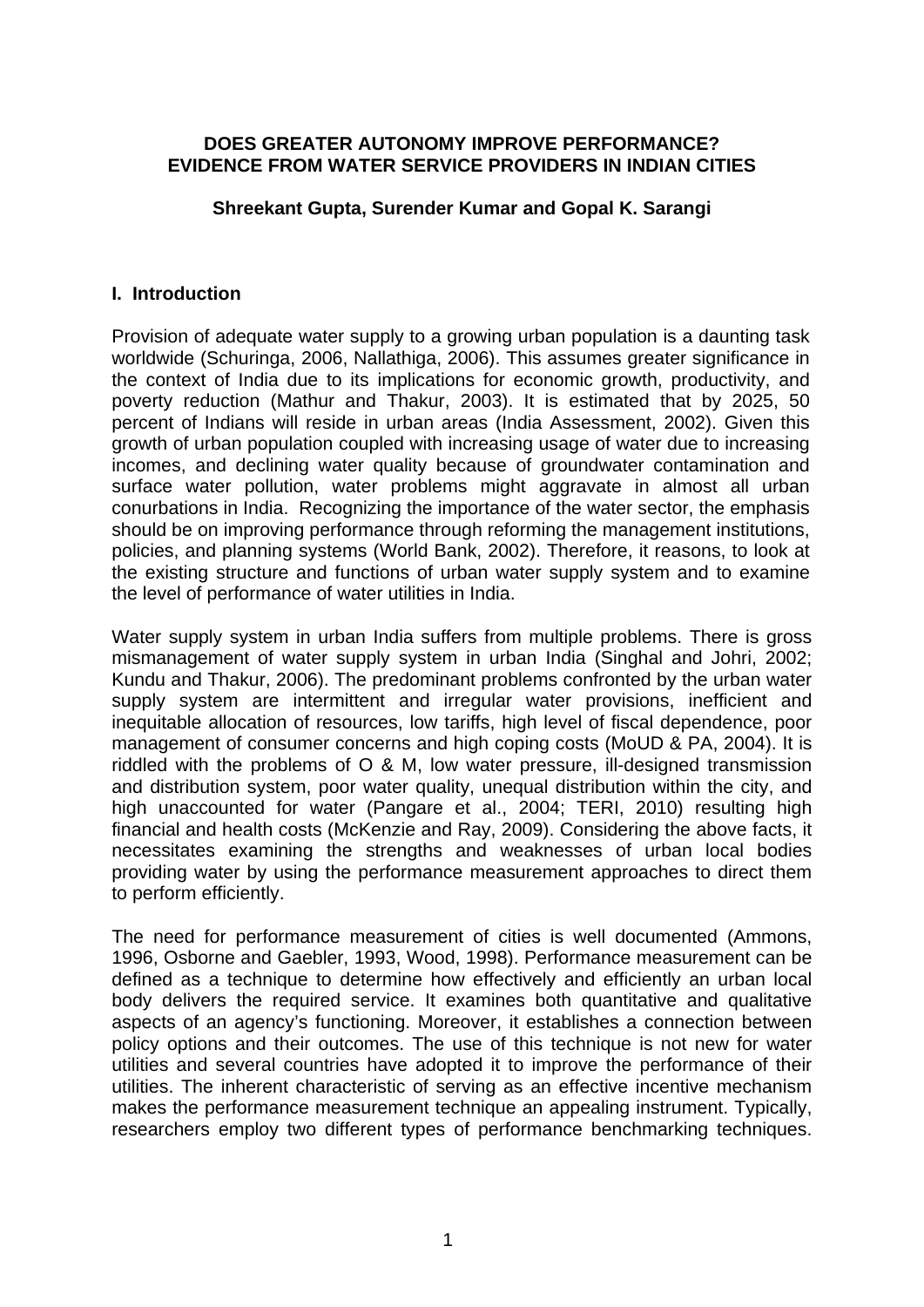One is average analysis or simple ratio measures<sup>1</sup>, sometimes known as the partial productivity index and the other that takes into account all the inputs used and outputs produced by the utilities, is called total factor productivity (TFP) measures. The latter are based on either regression analysis (RA) or data envelopment analysis (DEA) techniques.

This study uses output-oriented DEA approach to estimate the relative efficiency of 27 Indian cities in the provision of water services for the year 2004-05. Given the existing distortions in the availability of cost data, it is reasonable to employ DEA which is less demanding on information. Further, use of the technique of regression requires prior knowledge of the functional form, whereas DEA does not require such kind of assumptions regarding the specifications of production technology.

The rest of the paper is organised as follows. Section II describes the existing urban water supply situation and the inherent problems associated with it. Section III reviews some select literature analyzing the efficiency of the water sector. The focus here is to review literature analyzing the effect of ownership on performance on a comparative basis. Section IV elaborates the methodology adopted and the estimation technique followed. Section V describes the data. Section VI spells out the results derived from the study and the final section concludes.

## **II. Some Stylised Facts of Urban Water Supply in India**

1

The responsibility of supplying water in urban India is vested with sub national governments. While the Central Government formulates overall policies for the development of the water sector in urban areas, State Governments lay down detailed policies and set up institutions for the proper development and management of water systems in these areas.

The institutional setting for providing water in urban areas varies from state to state. State level Public Health Engineering Departments (PHEDs), specialised statewide water supply and sewerage boards (WSSBs), specialised city-level WSSBs, and Municipal Corporations (MCs) and urban local bodies, are the leading providers of water in urban India. Apart from these, some other bodies such as various Ministries and Departments, financial institutions, external support agencies, NGOs, and private sectors also play direct and indirect role in water supply.

We provide a brief description of the situation for key indicators of the water supply system on a comparative basis for selected cities<sup>2</sup>. Data was collected for a cross section of 27 Indian cities for different variables. The principal data source for our study is City Development Plans (CDPs) available online at the website of the Ministry of Urban Development, Government of India. These CDPs give information

<sup>&</sup>lt;sup>1</sup> Ratio estimates are frequently used in partial productivity measures where ratio of output to input gives partial idea about the efficiency of a sector. For instance lpcd (litre per capita per day) is a ratio of quantity of water to population figure, describing the per capita availability of water, irrespective of the use of resources.

 $2$  The selection of cities from the 63 cities covered by the Jawaharlal Nehru National Urban Renewal Mission (JNNURM) was constrained by availability of data.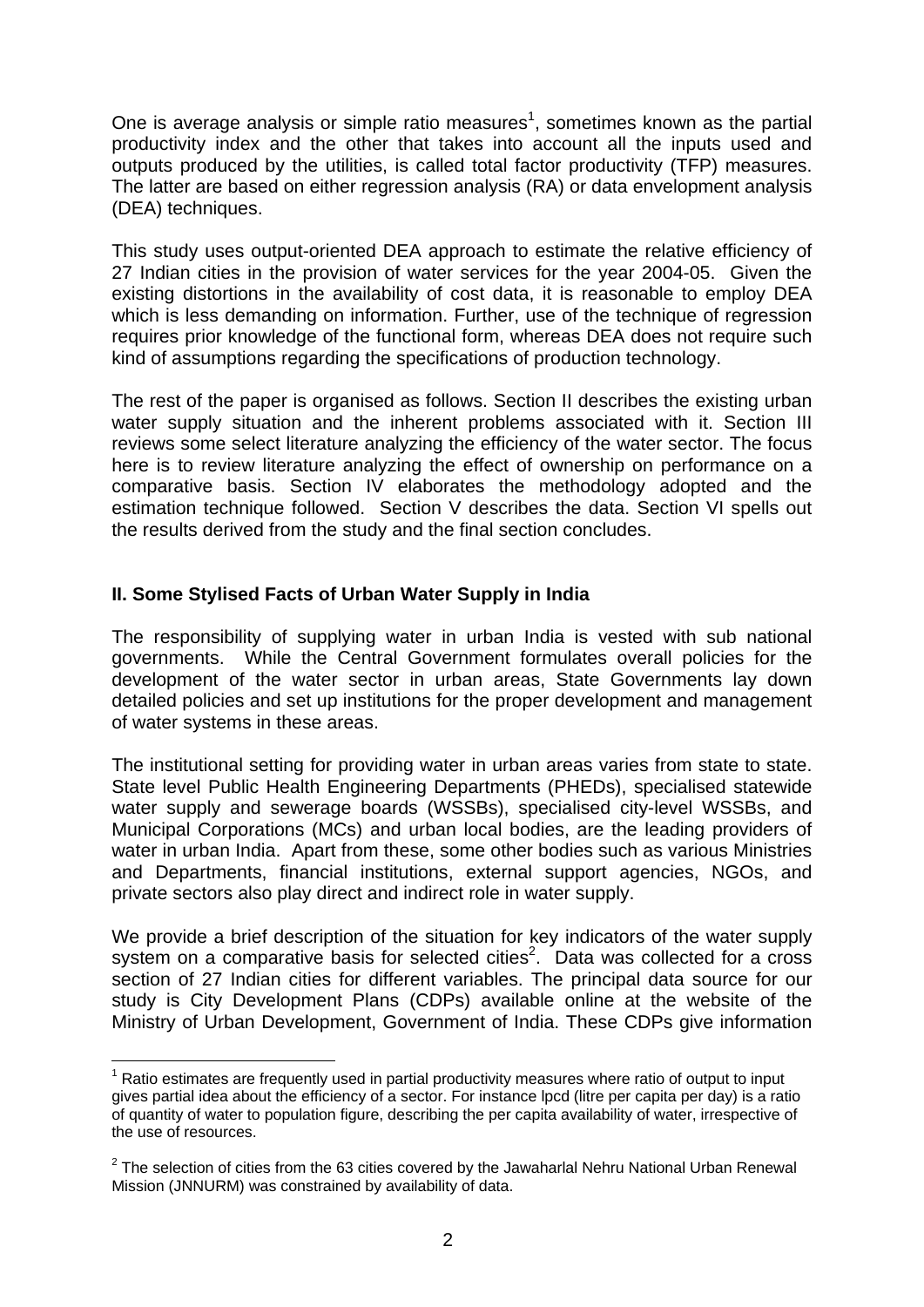on various dimensions of water supply system in different urban units of India. The comparison is done for the variables such as litres per capita per day **(**lpcd) of water supply, water connections per thousand population, per capita revenue expenditures, hours of water supply, percentage of population served, etc.

#### Litres per capita per day (lpcd) of water supply

This gives an idea of the quantum of water availability. It is calculated on the basis of present population of the city. The National Drinking Water Mission (NDWM) in the late 1980's fixed 140 lpcd as the norm. Half of the cities are far below from the prescribed norm. Average lpcd of water supply is lowest in Guwahati (41.23 lpcd) and highest in Chandigarh (about 8 times that of Guwahati). Although the average for our sample is 156 lpcd, there is wide variation across cities (Figure 1). The existing variations can be attributed both to the quantum of water available in a city and total population of the city. It must be cautioned here that the lpcd figures quoted in CDPs do not consider water sourced from individual and municipal bore wells being operational in many cities. Therefore, the lpcd figures may be considered as ballpark figures to give an idea about the availability of water in different cities.



## Water connections per 1000 population

A comparative assessment of the data for 23 cities for water connections shows that the connection per 1000 people is highest in Vadodara i.e. 185.4 and lowest in Greater Mumbai i.e. 29.35. The low figures for Mumbai are probably due to two reasons. One, related to the demographic characteristics of Mumbai, i.e., it is one of the most densely populated metropolises in India and second, the high slum population of the city. Again, there exist significant variations across cities. It is doubtful whether the water connection figures ensure that water is available to the people. It might be possible that connections are there but water is not available physically.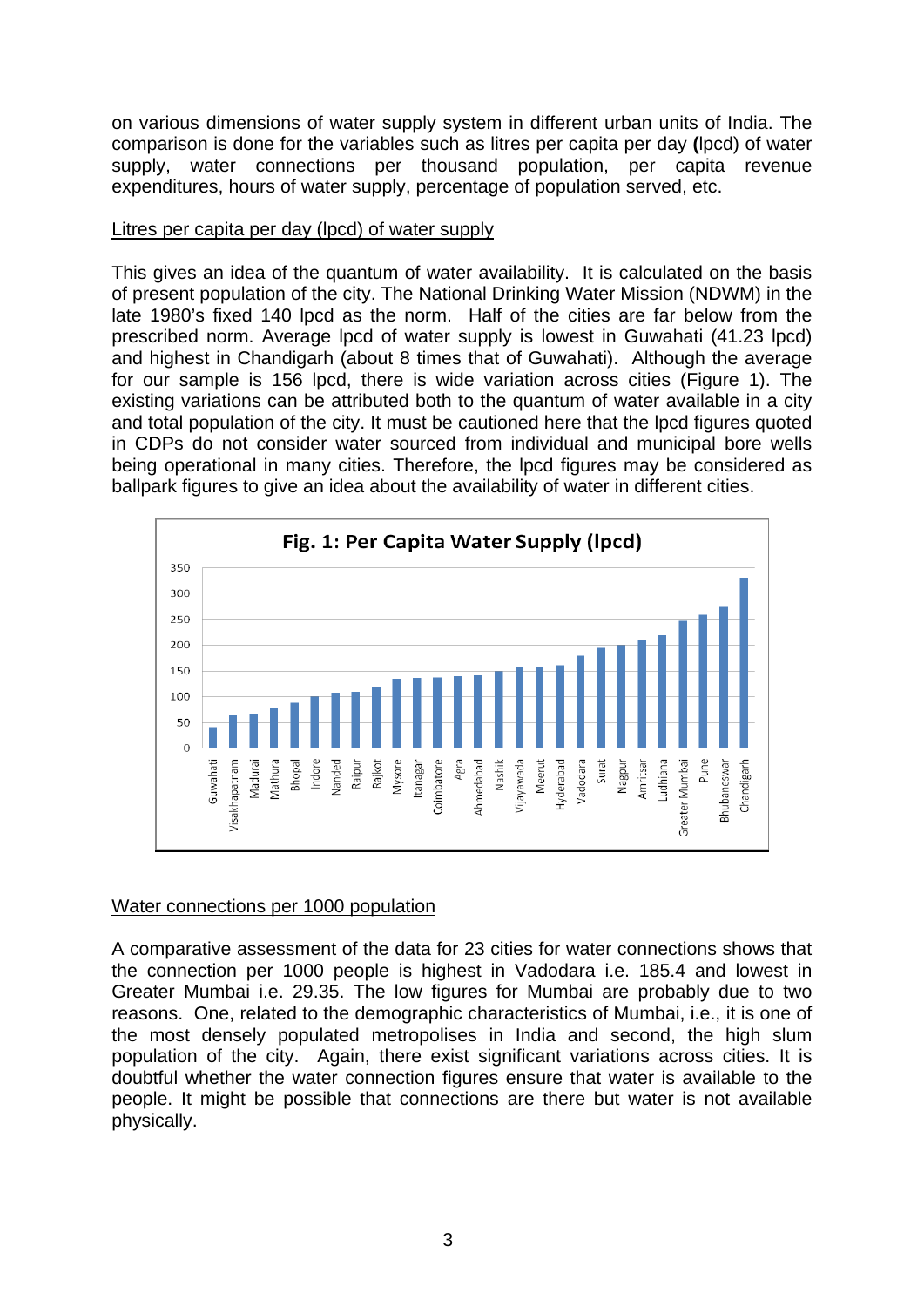

#### Annual per capita revenue expenditure

Revenue expenditure comprises expenditures made on operation and maintenance (O and M) of the utilities, establishment costs, and debt servicing, etc. Annual per capita revenue expenditure is calculated by dividing the total revenue expenditure figures with the figure of the population served by utilities. An analysis of 27 cities exhibits that the annual per capita revenue expenditure is highest in the Itanagar i.e. Rs. 1219.18 followed by Hyderabad (Rs. 556.58) and Chandigarh (Rs. 511.47), and lowest in Surat (Rs. 11.60). The mean annual per capita revenue expenditure is Rs. 185. Though annual revenue expenditure does not completely reflect the status of the water supply utilities in cities. But given the data constraints, annual revenue expenditure, at its minimum gives a rough idea about the financial status of the water utilities in India.

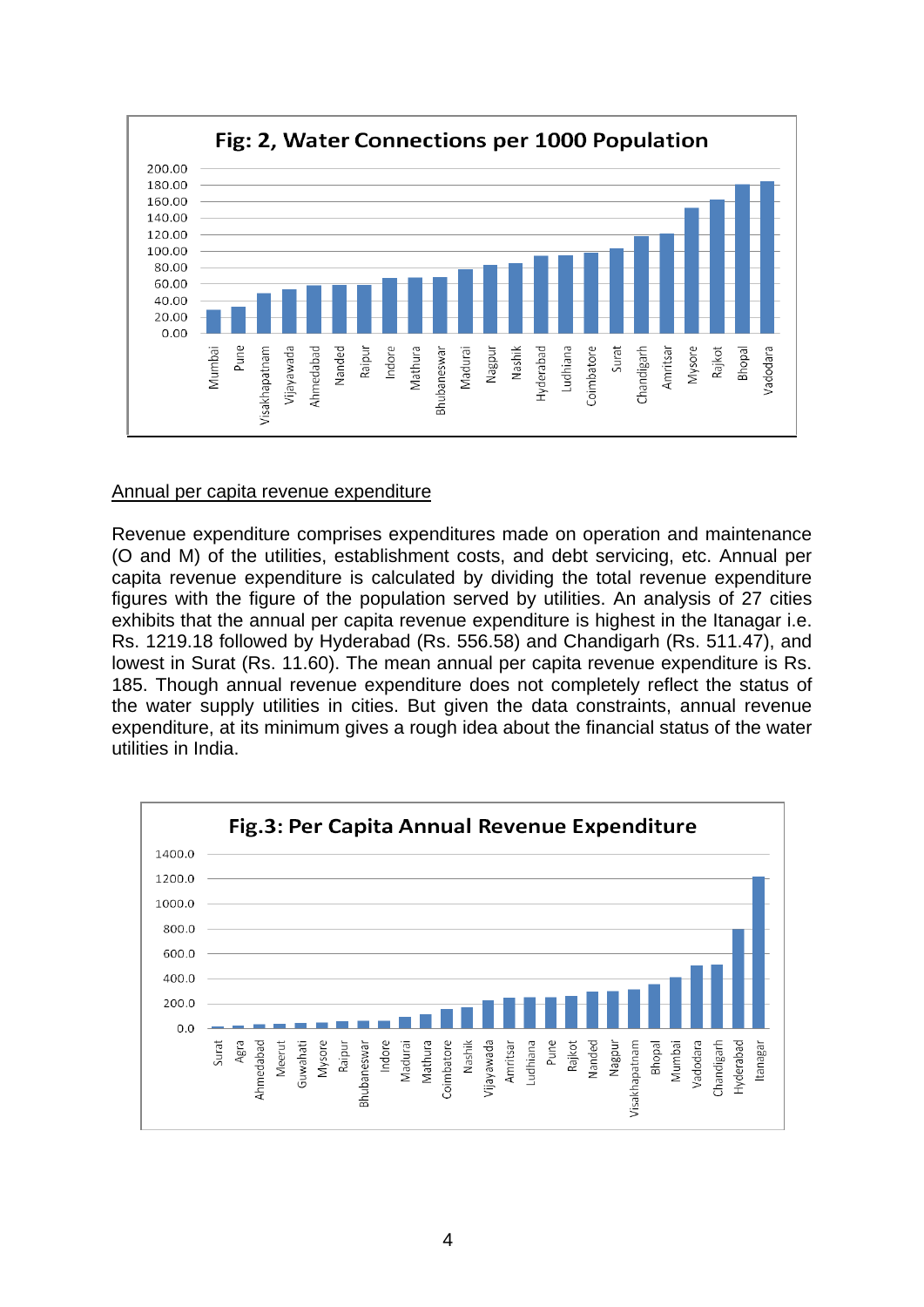## Water availability (hours/day)

This indicates the average hours of water supply from the public system in a city. Available data for 23 urban localities reflects that Ludhiana fares well and the public water system in Ludhiana supplies water for about 12 hours in a day followed by Chandigarh. On the other hand, water supply in cities like Rajkot, Visakhapatnam, Indore and Vadodara is very poor ranging from 30 minutes to 45 minutes per day. (even though it appears a bit contradictory when lpcd figures of Rajkot and Visakhapatnam are compared and contrasted with mean hours of water supply figures for the respective cities). A possible reason for such an inconsistent picture may be overstating of lpcd figures. The average hour of water supply among all cities is 3.7 hours. If we compare these figures with the figures of some cities of Asian countries, we find that almost all Indian cities analysed here perform very badly. For example, cities like Singapore, Hong Kong, Seoul, and Kuala Lumpur have 24x7 water supply.



## Percentage of population served

This measure indicates the proportion of the population in the service area that receives water from the public water system. The ratio between the total population of the city and the population served by the public water system gives us the indicator of 'percentage of population served'.

Calculations for 27 cities reveals that almost all people are served by the water supply system in Chandigarh, Madurai, Rajkot, and Greater Mumbai in contrast to cities like Vijayawada, Visakhapatnam, and Guwahati, where public water supply system could manage to serve only about 30 percent of total population of the city. It must be cautioned here that, while examining the appropriateness of this indicator as a measure of the effectiveness of the water supply system, one must keep in mind that the dramatic growth of population in almost all the urban localities distorts the ratio significantly.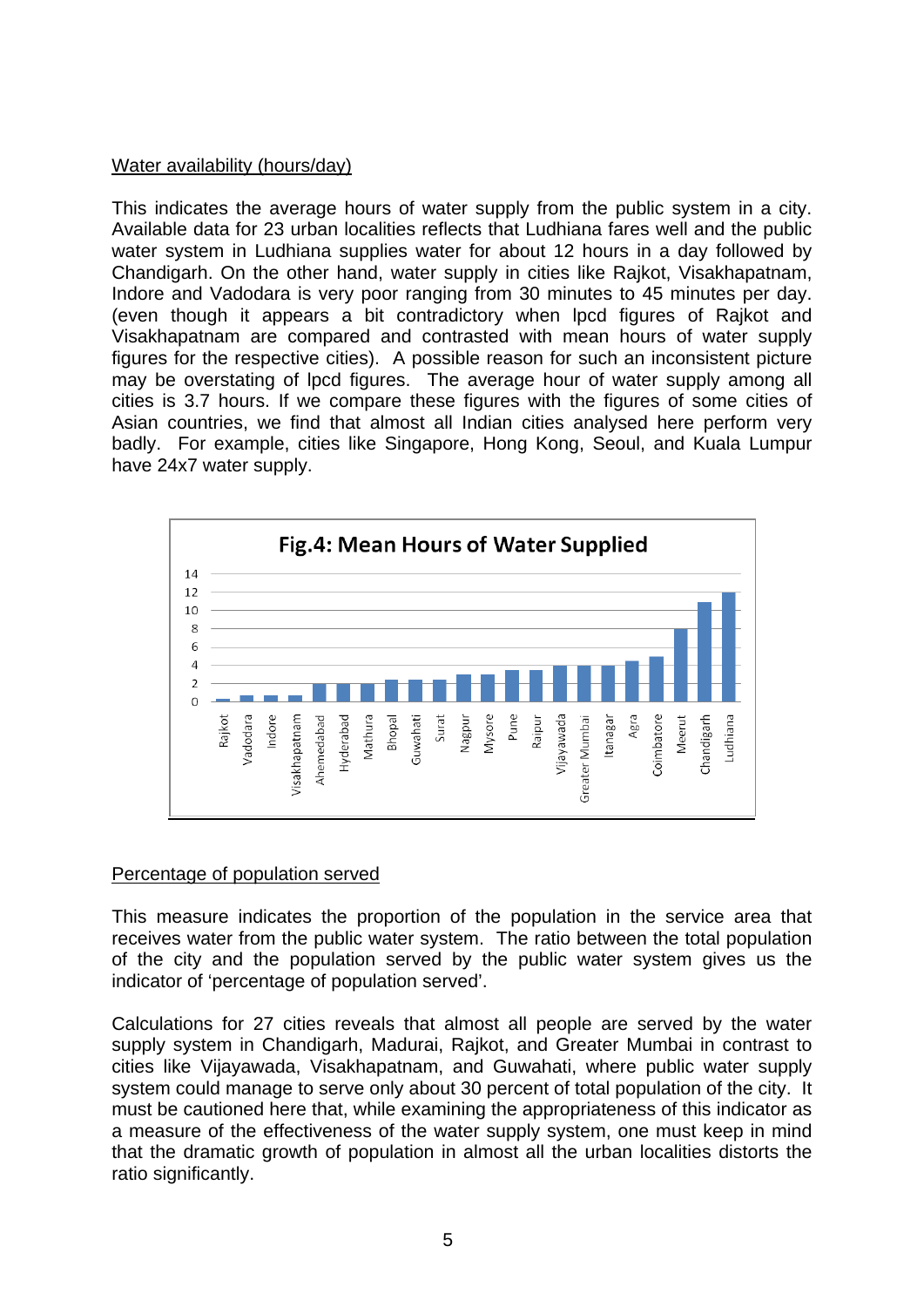

The above description of some select cities illustrates the physical dimensions of the water supply situation in urban India. Apart from these concerns, there exist considerable problems of governance in water supply system in urban localities in India in terms of lack of transparency and accountability in the functioning, resulting in poor level of performance (WSP, 2006). The unhealthy water supply problem in urban India is because of poor cost recovery, tariffs not reflective of cost of service, inappropriately targeted and ill-defined subsidies, and inadequate investments (World Bank, 1999). A brief account is given here on some dimensions of the existing problems in the provision of water in urban India.

*Unviable pricing policy***:** Poor pricing policy fails to provide the required incentives to improve the system both technically as well as institutionally (Mathur and Thakur, 2003). Present prices do not cover even half of the operation and maintenance (O&M) costs in case of urban water and the continuation of subsidies does not have any rationale since they do not benefit the targeted poor (Reddy and Mahendra Dev, 2006). Rather, these subsidies encourage inefficiency in water use and threaten the sustainable supply of water (TERI, 1995). Thus, the revenue generated from user charges falls short of the expenditure made for it. As a consequence of which assets deteriorate and puts question mark on the financial sustainability of the services. Further, the financial sustainability is hindered by the existence of low level of financial management and accounting system, high capital and O&M costs, overstaffing and very high level of non-revenue water, existence of high level of subsidies and single entry cash-based accounting system having insufficient information to make the system transparent.

*Managerial inefficiency***:** It is argued that the deficiency in the availability of water in urban conglomerations is due to the existence of weak managerial capacity (Kundu and Thakur, 2006). The spectrum of skills and expertise that are required to undertake the managerial challenges do not seem to be present in many of the urban local bodies in India (NIUA, 1998). The management structures are not unified, reflecting lack of coherence in the decision making process.

*Poor institutional set-up***:** The institutional set up of the water and sanitation sector of urban India is characterised by the non-existence of effective regulator, lack of controls and co-ordination between the concerned agencies. Existence of multiple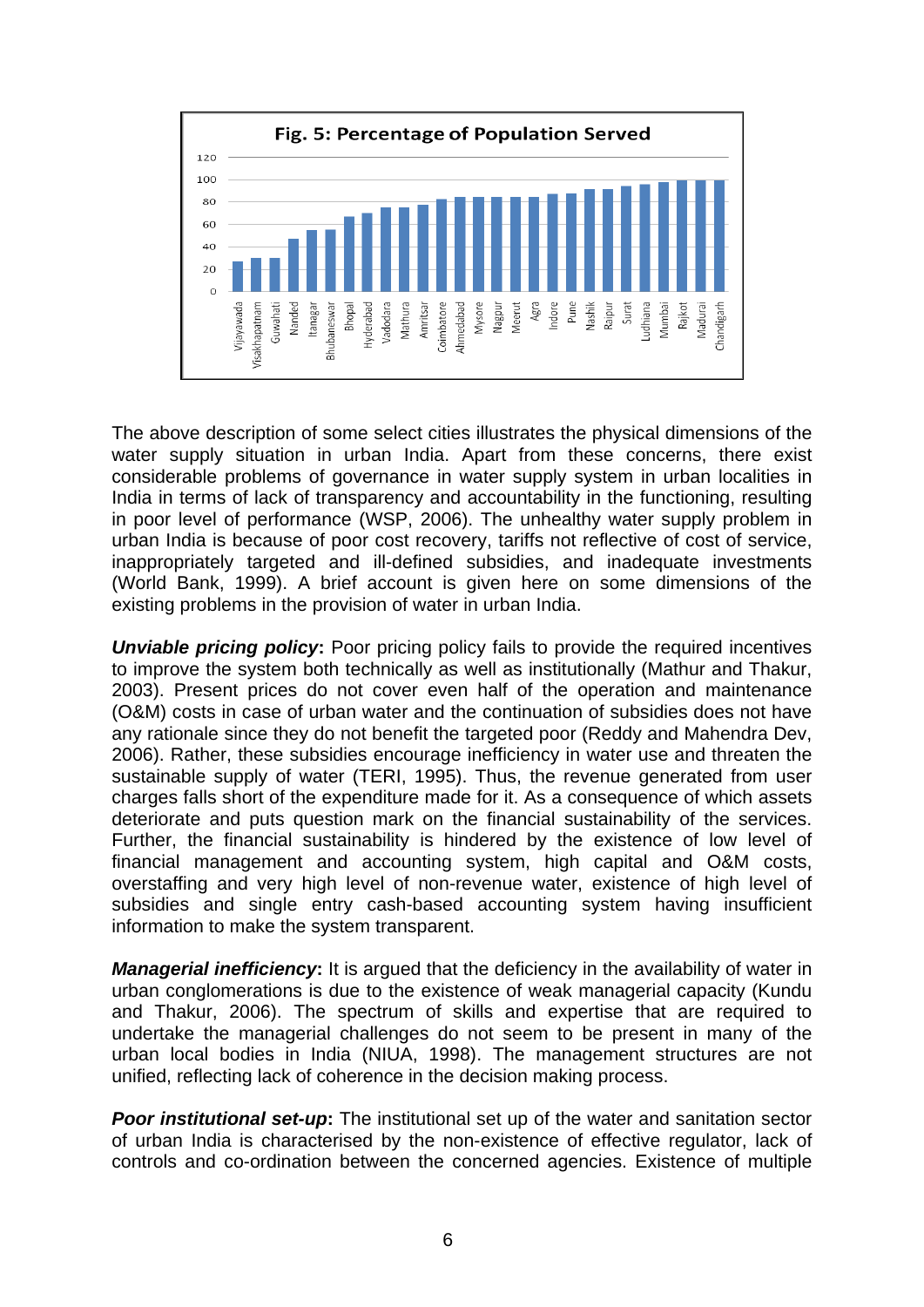institutions and lack of co-ordination among them results in ambiguous and unclear responsibilities (Singhal and Johri, 2002)

Simply listing down the problems of urban water supply in India is not enough and the need of the hour is to find an appropriate solution which is Pareto improving. To find such a solution with the existing resource constraint, first it becomes necessary to measure the extent of inefficiency, i.e., how much service quality can be improved by making better use of the existing inputs. It is also a hard fact that all the utilities are not equally inefficient; some may be more inefficient in comparison to their peers. We also know that in India, different bodies, such as PHED of state governments, Municipal Corporations and Parastatals<sup>3</sup> manage the urban water supply. Therefore, the present study first tries to measure the extents of technical inefficiency of urban water supply bodies of selected cities and then try to relate to the performance of these bodies to their management structure.

## **III. Review of Recent Literature**

The debate on ownership and its linkage with efficiency in water sector originated with the seminal paper by Crain and Zardkoohi (1978). They assessed the relative efficiency of public versus private water utilities in the United States with the use of a log linear cost function derived from a generalised Cobb-Douglas production function. For the estimation of the cost function, labour and capital were taken as two input variables and a dummy was incorporated to examine the effects of ownership on the efficiency of the sector. The paper concludes that publicly owned utilities had higher costs and lower labour output elasticity in comparison to their private counterparts. Though this paper initiated the debate of measuring the comparative efficiency of public versus private ownership, it is not without criticism. The assumption of homogeneous output appears to be inappropriate and noninclusion of opportunity cost of capital sounds illogical in a sector like water where capital costs constitute significant portion of the total cost.

Similarly, Bruggink (1982) carried out an analysis of measuring the relative efficiency of the public versus private ownership in water utilities and concludes that private operators are relatively better to others. However, based on a variation of the Chow test, he finds that ownership does not have any significant effect on the structure of the cost or underlying production functions.

Feigenbaum and Teeples (1983) criticise Crain and Zardkoohi (1978) and Bruggink (1982) on methodological grounds. They approached the problem from a different perspective with the use of a hedonic cost function technique. They conclude that there is a little difference in the performance levels between the private operators and public operators. Non-inclusion of capital costs in Feigenbaum and Teeples (1983) model was also criticised (Coelli and Walding, 2005). A further contribution to this debate was by Teeples and Glyer (1987).Using data for water utilities in California they analysed and compared earlier studies by Crain and Zardkoohi (1978), Bruggink (1982) and Feigenbaum and Teeples (1983) and came to the

<sup>1</sup>  $3$  Parastatal bodies are part of the government with some degree of functional autonomy, e.g., the Delhi Jal Board (DJB).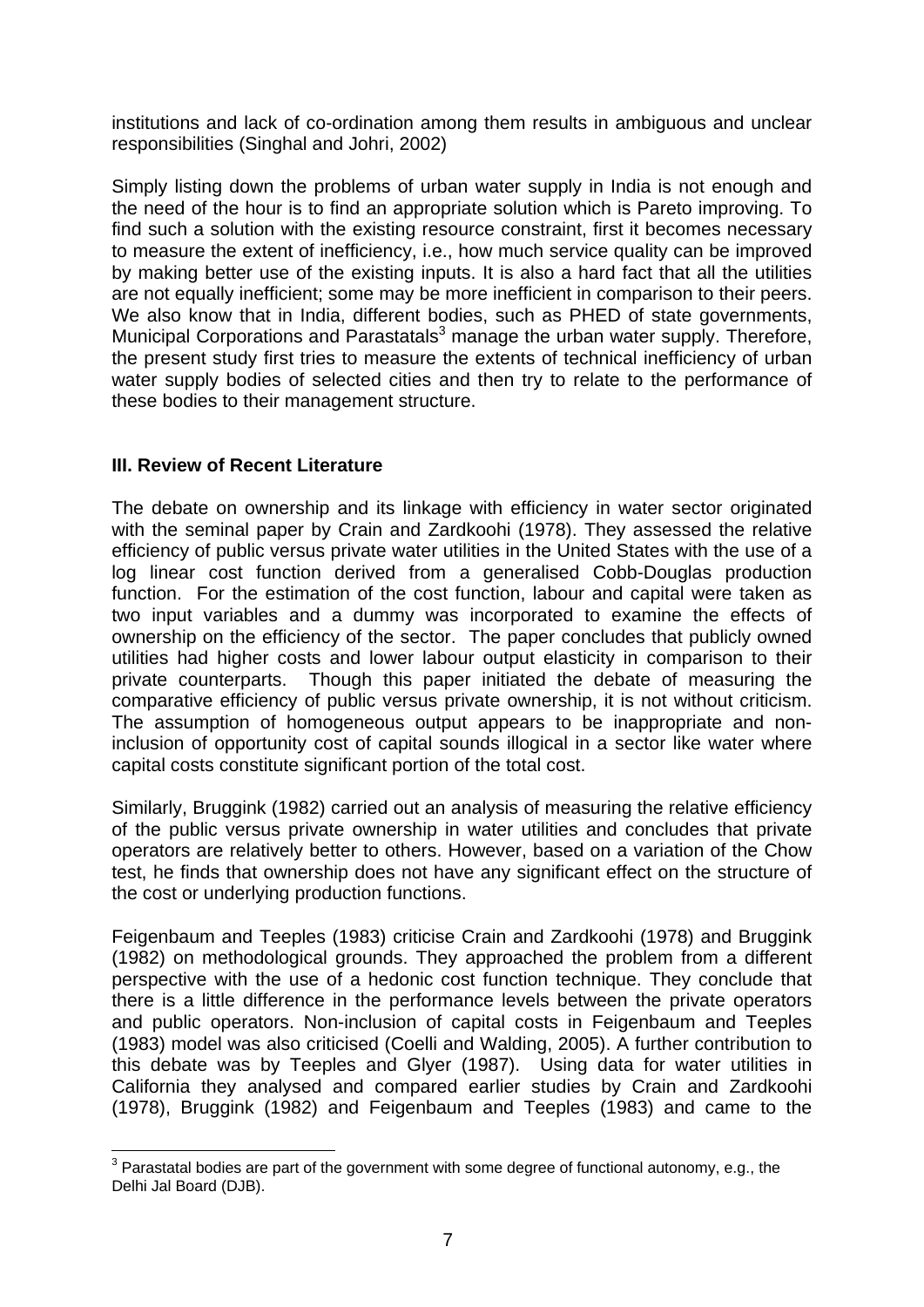conclusion that differing results in these earlier studies were due to existing model restrictions implicit in the all of the studies.

Byrnes et al. (1986) attempted to assess the relative efficiency of private versus public ownership in water utilities with the use of linear programming technique of DEA. They specified the production model with single output variable, volume of water delivered and seven input variables: ground water, surface water, purchased water, part time labour, full time labour, length of pipe line and storage capacity. The authors find that there is not much difference in the technical efficiency scores of private versus public firms.

Lambert and Dichev (1993) also carried out a comparative assessment of the performance of private versus public water utilities. DEA technique was used to calculate the efficiency scores for 238 public and 32 private firms. The data were taken from American Water Works Association (AWWA). The study concludes that the major source of inefficiency is the technical inefficiency. There exists little difference between performance of private and public firms.

Estache and Kouassi, (2002) attempted to figure out the determinants of efficiency levels achieved by 21 African water utilities. The results show that corruption is negatively linked to efficiency while governance is positively associated with efficiency. Analysing the effects of privatization, they found that, the privatization does have an impact on the performance of the water utilities. This is in contrasts to the study carried out by the Estache and Rossi (2002) for Asia, where they concluded that there is no significant difference between the private and public operators.

Kirkpatrick et al. (2006) also addresses the issue of ownership and its effect on performance of the sector. This study examines the effects of privatization on the performance of the sector using data of African water utilities. Both the SFA and DEA techniques are used for the analysis. The result shows that there is not much difference in the performance between the privately owned utilities and publicly owned utilities**.** 

Despite the existing inefficiency concerns in the urban water supply situation in India, to our surprise there is a dearth of literature in examining this aspect with the use of techniques like RA and DEA, except two studies authored by one of us (Kumar, 2010; Kumar and Managi, 2010). Earlier attempts to examine the issues of (in) efficiency in the supply of urban water were confined mostly using some partial productivity measurement methods (Singhal and Johri, 2002; WSP, 2006).

Singhal and Johri (2002) in their paper point out the existing deficiencies in the water supply management system in urban India and suggest the use of performance management indicators to improve the deteriorating water management system.

WSP (2006) develops some performance indicators using ratio methods to measure the efficiency of water supply systems in some select urban localities. Performance data was collected for 13 utilities covering 23 cities and towns across India. The indicators chosen were investment, financial, billing and collection, quality, costs and staffing, network, metering, unaccounted for water (UFW), production/consumption,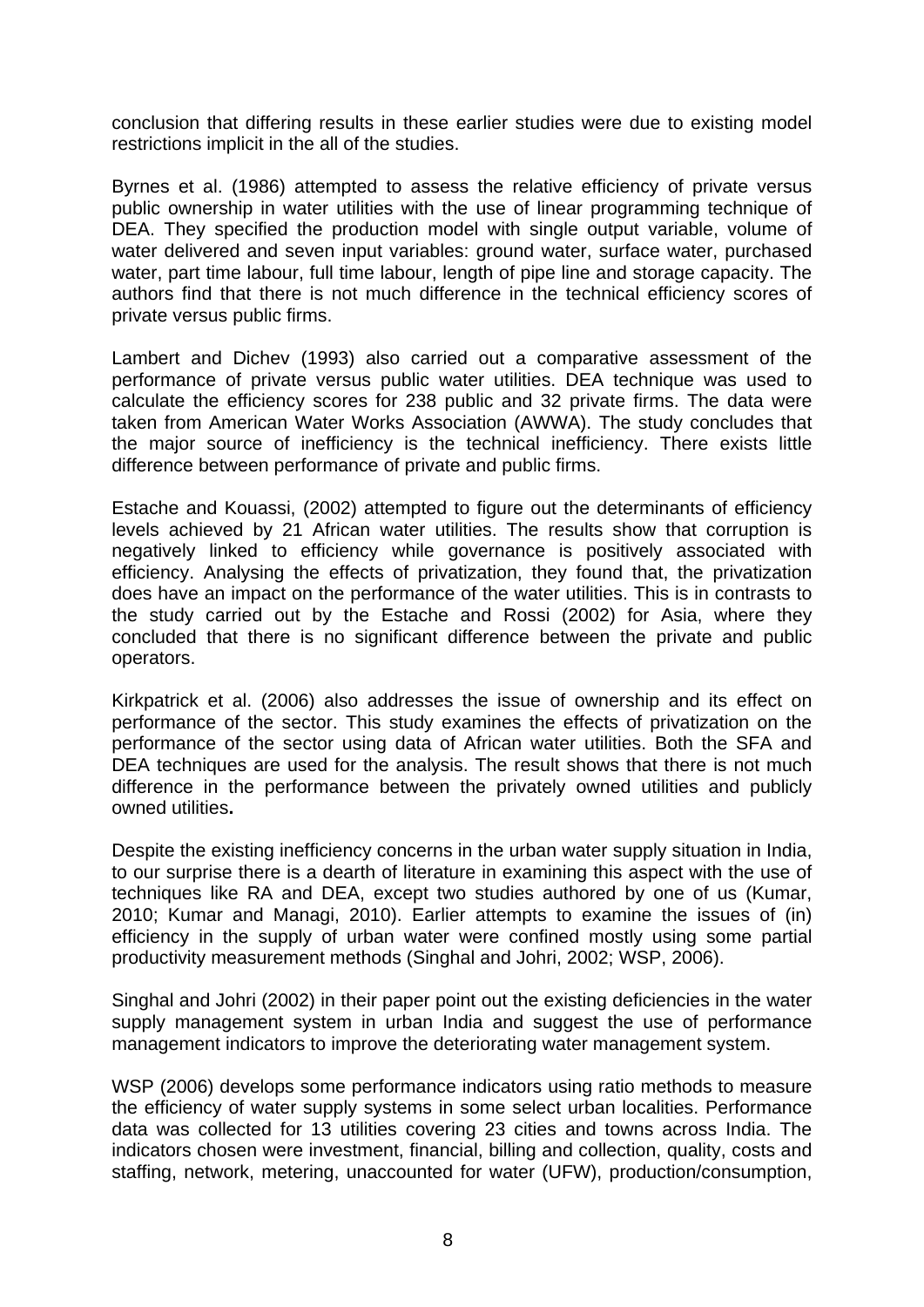coverage etc. A detailed analysis was carried out within the sample to elicit the performance levels among cities. Further, overall sample average was also compared with international benchmarks. WSP (2006), in a similar fashion to the other study (e.g., Singhal and Johri (2002), applies ratio methods to evaluate the cities in terms of their ability to supply water. From methodological point of view it can be argued that the use of ratio methods is incapable to reflect the true performance of the utilities.

Studies by Kumar (2010) and Kumar and Managi (2010) use a similar set of data gathered from an ADB survey of Indian water utilities in 2005. One of the studies (Kumar, 2010) measures the performance of 20 urban utilities by making use of directional distance function as an analytical tool. It suggests that at the mean level, Indian water utilities have the potential of increasing water delivery levels and reducing unaccounted for water (UFW) by 20 percent. About half of the potential can be realized by altering the scale of operation. The regression results suggest that the length of distribution network and percentage of water connection metered are major determinants of performance of water utilities.

The other one (Kumar and Managi, 2010) attempts to assess the impact of service quality on performance. Hours of water supply and pass rate of chlorine are considered indicators of quality in water service delivery. DEA is applied for measuring the performance of utilities under varying returns to scale. The results suggest that the performance of the utilities changes significantly when conventional quantity based measures are compared with quality adjusted measures. The study finds that sans quality, an average Indian urban water utility has the potential to increase the accounted for water by 47 percent, of which 22 percent can be attributed due to operating at optimal scales and rest could be due to emphasis on management considerations. But results with the inclusion of quality parameters suggest that the potential to increase the accounted for water is about 38 percent and 34 percent could be gained by operating at the optimal scale.

From the review of above cited studies, it can be summarised that there is no clearcut evidence as to which type of ownership is superior over the other. The results are mixed in nature. In certain cases, it is observed that differences in results can be attributed to the different methods used for analysis. Therefore necessary caution must be taken while deciding a particular method for a particular situation. The present study extends the literature on efficiency and ownership of water utilities by measuring the technical efficiency of Indian water utilities. Although the Indian urban water supply system is not fully privatised, the utilities face differing levels of autonomy in management.

## **IV. Methodology and Estimation**

The previous section explains the various techniques such as ordinary least square (OLS), SFA and DEA used in analyzing the efficiency of water industry in various countries. Though the OLS technique is easy to use and simple to interpret, it suffers from the problem of specifying the functional form for the production technology and unable to provide information on frontier performance. SFA though able to solve the latter problem by specifying a composed error term, splitting the error into two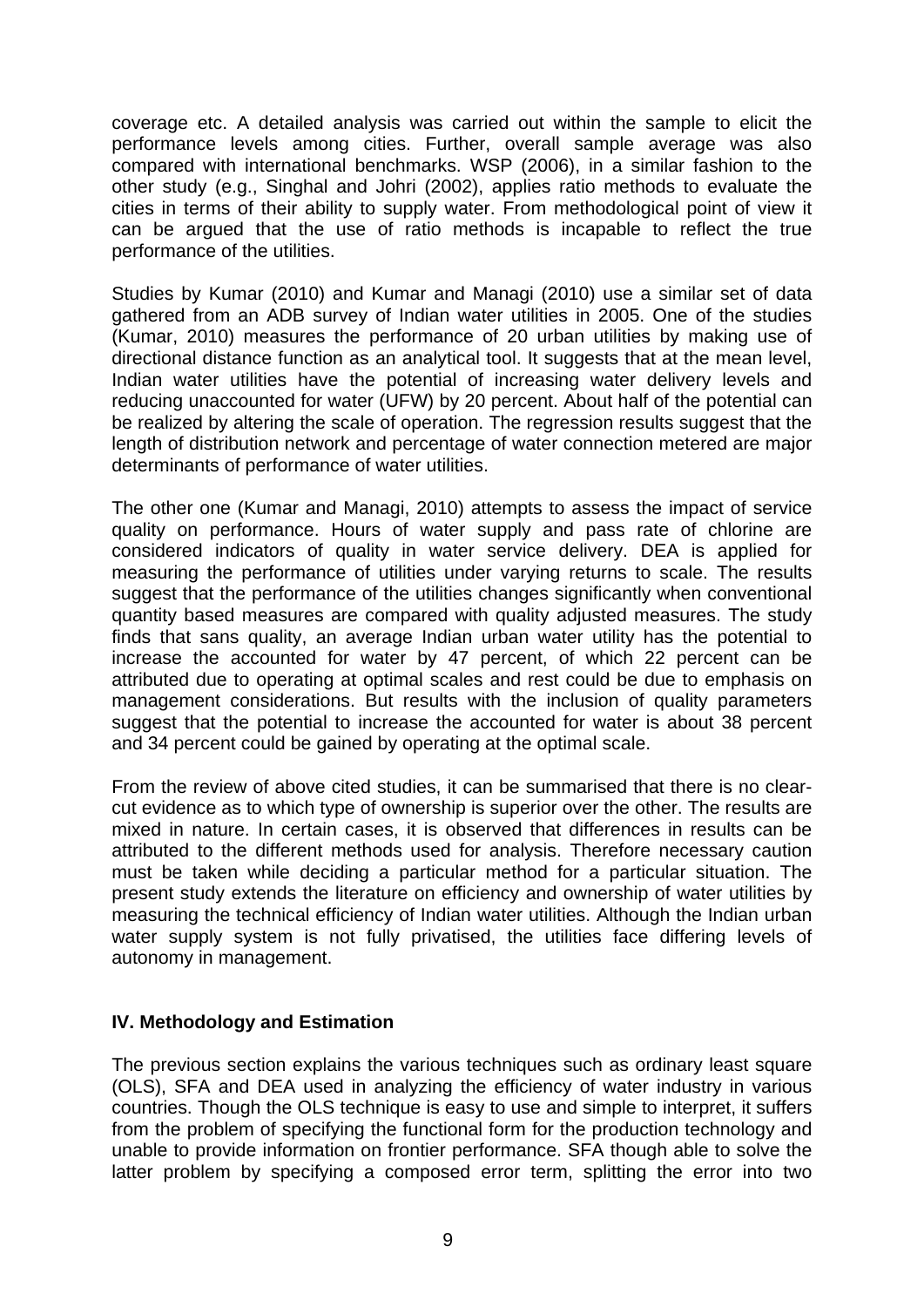different parts as data noise term and error due to the inefficiency, it also suffers from the problem of specifying the functional form and requires specification about the distributional patterns of its composed error terms.

This study uses the output oriented DEA technique which neither requires specification of the functional nor the distributional form of the error term. Although the major disadvantage of this approach is that it does not accommodate the effects of data noise, while OLS and SFA do so. DEA basically erects a production frontier consists of most relatively technically efficient municipalities in the sample. This process generates the technical efficiency measures for each unit in the sample by comparing observed values (the particular data point) to optimal values the best performing value) of outputs and inputs. The score of unity represent the best performing unit in the sample, and the score more than that implies that the unit or the service is not performing as well as its efficient peers. A rather interesting implication of DEA score is that, it also says that the how much more output could have been produced, if the given service could somehow emulate the production process of the efficient one, i.e., which is operating at the frontier of the production technology. The basic model of DEA can be briefly stated as follows.

Output oriented measures of technical efficiency tell us how much more a water utility can produce from a given amount of resources. This can be illustrated with Figure 6. Suppose there are three water utilities producing two outputs,  $y_1$  and  $y_2$ (lpcd and population served) and each using one input (revenue expenditure). Further assume that first two utilities are benchmark utilities; they are on the boundary or best practice frontier of the technology. Utility 3 employs the same quantities of the inputs as used by utilities 1 and 2, but produces less of both of the outputs, is in the interior of the output set, and obviously not as efficient (productive) as utilities 1 and 2. If we measure the deviation of utility 3 from the best practice frontier in a radial way, its relative technical efficiency is given by *ob/oa*, which can also be thought of as a ratio of maximum potential output (at b) to observed (actual) output (at a). This measure is referred to as the Farrell output-oriented measure of technical efficiency.



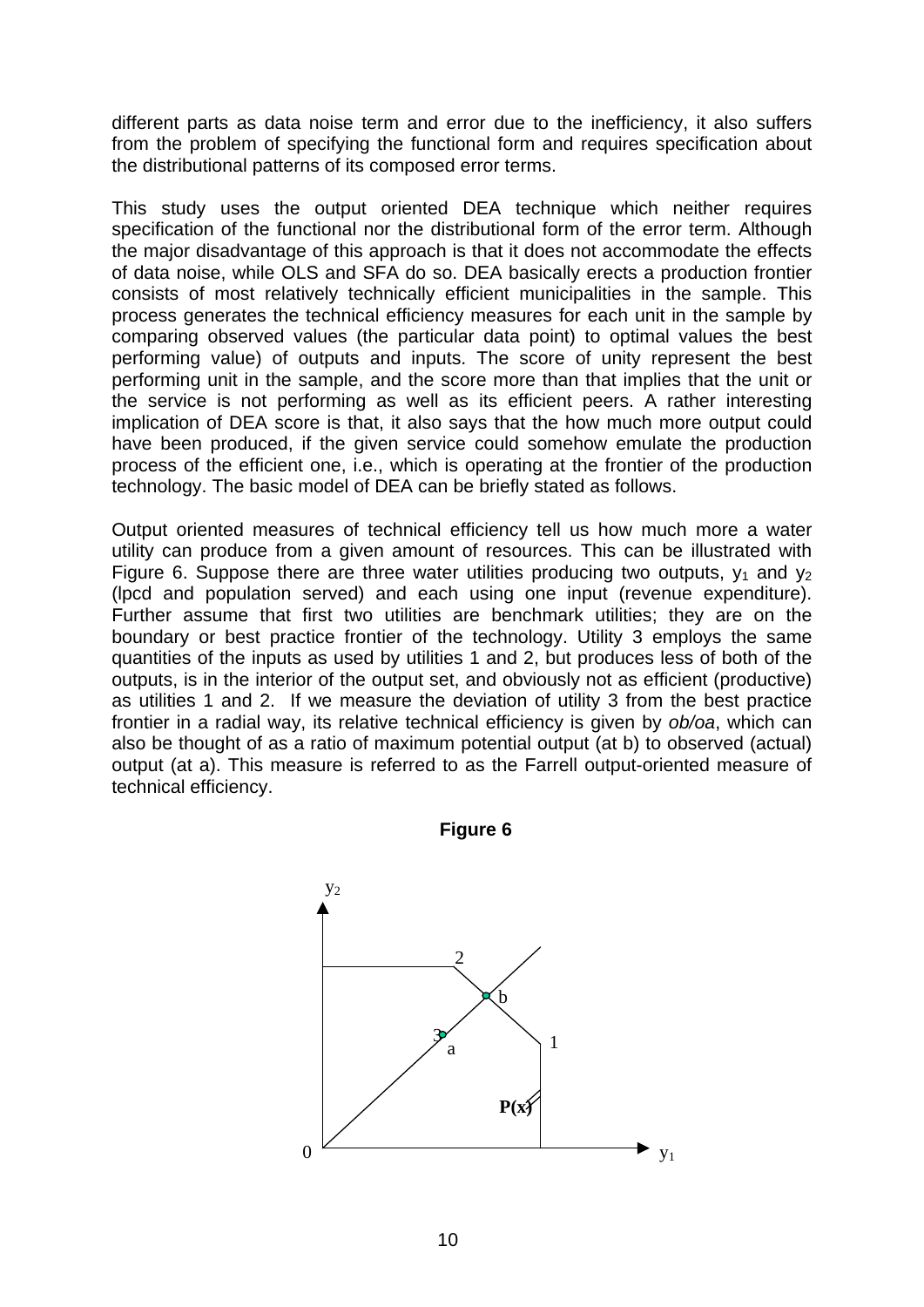More formally it can be defined as follows: Technology of water utility can be specified either by production, cost or profit functions. The output distance function generalises the production technology of a multi-output utility. Assume that water utility employs a vector of inputs  $x = (x_1, \ldots, x_N) \in R_+^N$  such as revenue and water storage capacity (as a proxy for capital stock), etc. to produce a vector of outputs  $y = (y_1, \dots, y_M) \in R_{+}^M$  such as lpcd, population served, etc, and then define the production technology of the water utility as

$$
T = \{(x, y) : x \text{ can produce } y\}
$$
 (1)

and the output distance function is defined as,

$$
D_o(x, y) = \inf[\{x, y/\theta\} \in T]
$$
 (2)

Equation (2) characterizes the output possibility set by the maximum equiproportional expansion of all outputs consistent with the technology set (1). Output distance function is non-decreasing, positively linearly homogeneous and convex in outputs and decreasing in inputs. The output distance function takes a value, which is less than or equal to one if the output vector is an element of the feasible production set. Furthermore, the distance function will take a value of unity if output vector is located on the outer boundary of the production possibility set.

In computing the distance functions, we choose the DEA (or activity analysis) methodology among competing alternatives, so as to take advantage of the fact that the distance functions are reciprocals of Farrell efficiency measures. The DEA involves the use of linear programming methods to construct a piecewise linear envelopment frontier over the data points such that all observed points lie on or below the frontier. Thus, the technical efficiency for each firm is computed like this

$$
(D_{y}(x^{0}, y^{k}))^{-1} = \max \theta
$$
  
\n
$$
\sum_{k=1}^{K} z_{k} y_{m}^{k} \ge \theta y_{m}^{k} \qquad m = 1, ..., M
$$
  
\n
$$
\sum_{k=1}^{K} z_{k} x_{n}^{k} \le x_{n}^{0} \qquad n = 1, ..., N
$$
  
\n
$$
z_{k} \ge 0 \qquad k = 1, ..., K
$$
 (3)

where *M* is the number of outputs produced, *N* is the number of inputs employed, and *K* is the number of water utilities.  $(z_1, \ldots, z_k)$  are variables, which show the intensity with which each utility is used in order to construct the frontier of the production possibilities set. In the formulation of equation (3), by restricting  $z_k \ge 0$ , we imposed the condition of constant returns to scale (CRS). In the DEA, we can impose various kinds of returns to scale on reference technology by changing the restrictions on intensity variables. For example if  $\sum_{k=1}^{\infty}$  $\leq$ *K k z* 1, then the technology

*k*

1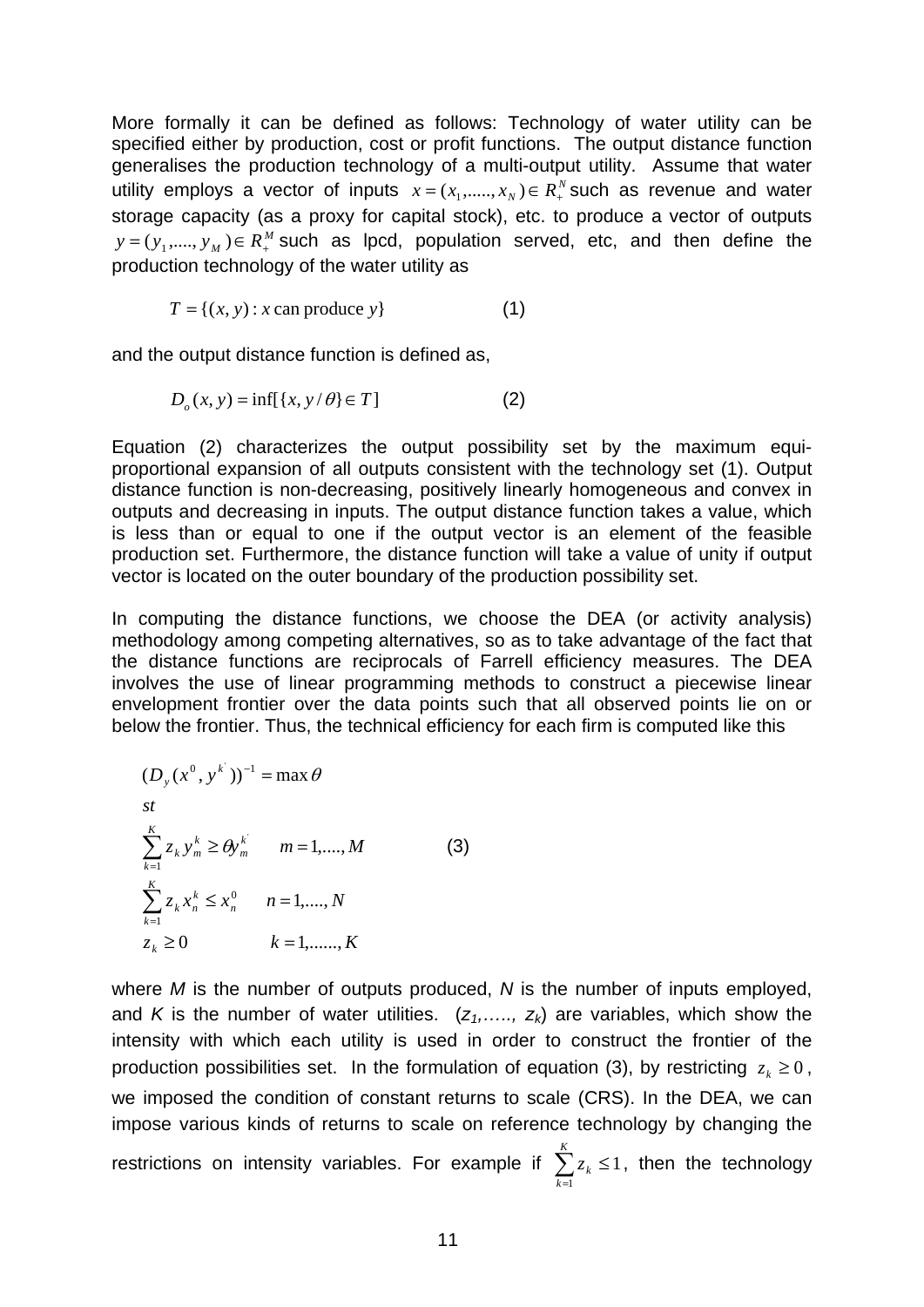satisfies the non-increasing returns to scale (NRS) and if the sum of intensity variable is restricted to exactly equal to one, we can model variable returns to scale (VRS) which allows increasing, constant and decreasing returns to scale.

Technical inefficiency under CRS is the product of scale inefficiency and pure technical inefficiency. A water utility is operating under the condition of optimal returns to scale if the output oriented technical efficiency of a water utility is equal under CRS and VRS scenarios, otherwise it is scale inefficient. Deviations from scale efficiency are essentially deviations from CRS and therefore can be due to operating at a point of increasing or decreasing returns to scale. If the technical efficiency under CRS is not equal to the efficiency under VRS but the efficiency score under VRS and NRS are equal then the utility is operating under decreasing returns to scale (DRS). Finally, if the efficiency score are equal under CRS and NRS but less than VRS then the utility is operating in the range of increasing returns to scale (IRS) (Grosskopf, 1986; Kumar, 2006).

## **V. Data**

We include 27 cities in our analysis. Though more than 60 CDPs are available, lack of availability of the required information limited us analyzing the efficiency of water utilities only for 27 cities with a fixed number of variables at a single point in time. The cities that are analysed are Agra, Ahmedabad, Amritsar, Bhopal, Bhubaneswar, Chandigarh, Coimbatore, Guwahati, Hyderabad, Indore, Itanagar, Ludhiana, Mathura, Meerut, Mumbai, Madurai, Mysore, Nagpur, Nanded, Nashik, Pune, Raipur, Rajkot, Surat, Vadodara, Vijayawada, and Visakhapatnam. The selection of inputs and outputs for the estimation of technical efficiency is based on the availability of data as well on the knowledge gained from the literature survey. The variables chosen for the present analysis are revenue expenditure (rupees/year), water production capacity, and water served $4$ . The first two variables are treated as inputs and total water served is used as output. Table 1 provides descriptive statistics for the variables used in measuring performance and the cause of variation in performance.

Some clarifications are required about the data used in the model. Revenue expenditures generally constitute recurring expenditures made on establishments, repairs and maintenance, debt servicing, etc. It is also imperative to mention that some other variables could have better served as input variable indicators, but unavailability of data does not allow us to include those relevant variables. On similar grounds, our analysis is limited in focusing only on single (total water served) output variable. Therefore, we analyze the model using the data on single output, total water served by a water utility as a function of revenue expenditures and water production capacity.

<sup>1</sup>  $4$  Water served is defined as lpcd multiplied by the population of the city.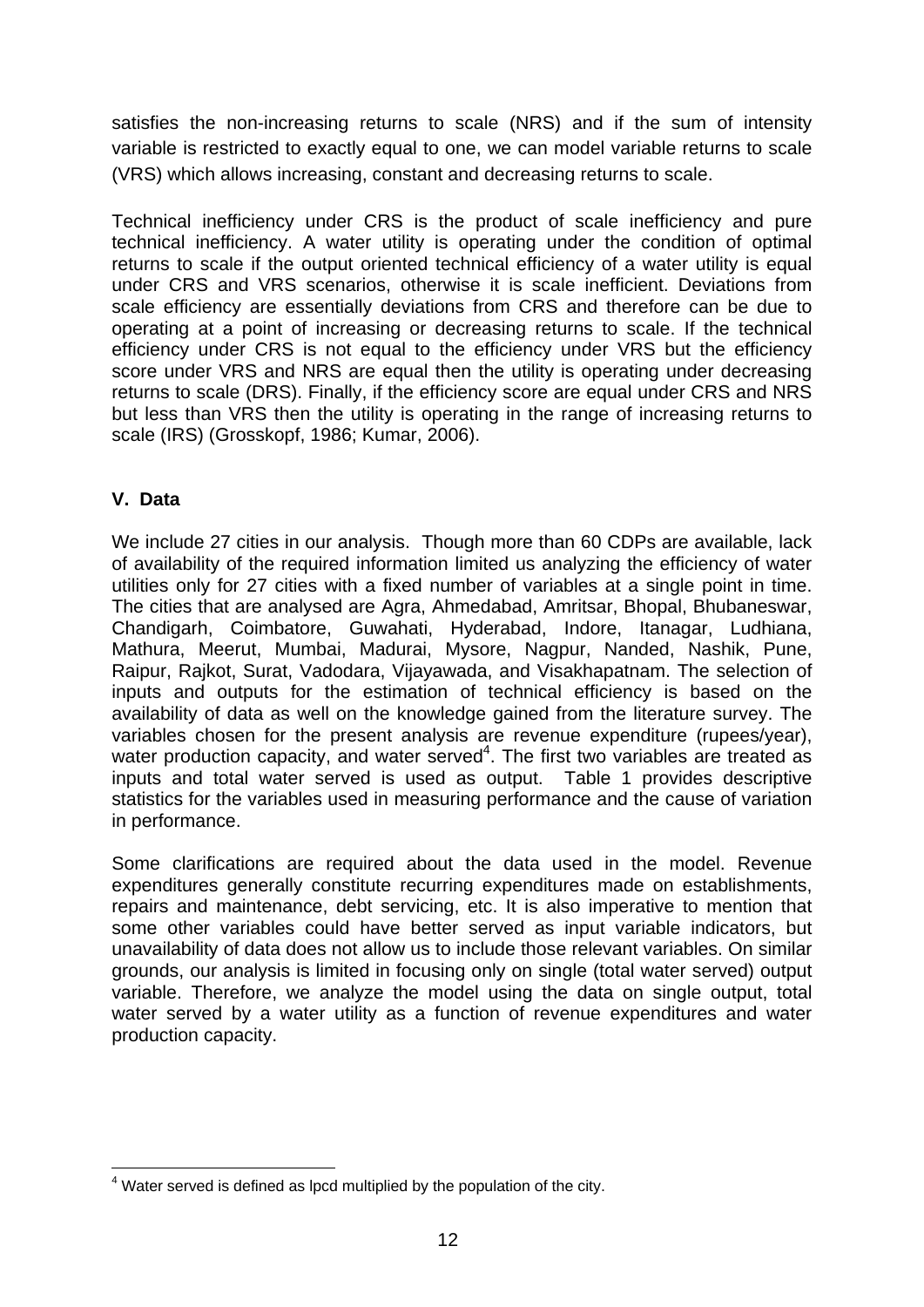|                              |                       |             | <b>Standard</b>  |            |       |
|------------------------------|-----------------------|-------------|------------------|------------|-------|
| <b>Variable</b>              | Unit                  | <b>Mean</b> | <b>Deviation</b> | <b>Max</b> | Min   |
|                              | Million               |             |                  |            |       |
| <b>Revenue Expenditure</b>   | <b>Rupees</b>         | 443.55      | 1037.10          | 5160.09    | 1.84  |
| <b>Water Production</b>      |                       |             |                  |            |       |
| Capacity                     | <b>Million Litres</b> | 395.04      | 623.00           | 3100.00    | 1.80  |
|                              |                       |             |                  |            |       |
| <b>Lipcd of Water Supply</b> | Litres                | 152.60      | 72.30            | 332.00     | 41.23 |
|                              |                       |             |                  |            |       |
| <b>Population Served</b>     | Percentage            | 74.15       | 23.70            | 100.00     | 27.00 |
| <b>Total Water Supplied</b>  | <b>Million Litres</b> | 345.45      | 599.80           | 3158.53    | 6.40  |
| Per Capita Revenue           |                       |             |                  |            |       |
| Expenditure                  | Rupees                | 179.34      | 183.82           | 676.65     | 11.60 |
| <b>Storage Capacity</b>      | <b>Million Litres</b> | 153.61      | 205.77           | 782.00     | 3.00  |

## **Table 1: Descriptive statistics**

We feel it merits mentioning here few points on the existing data inaccuracies and inconsistencies. The available data are not standardized across CDPs. For example, somewhere the units of water available are mentioned in MLD (Million Litres per Day), whereas in other CDPs it is in MGD (Million Gallons per Day) units. Further high degree of aggregation also handicapped us to restrict our analysis only at an aggregated level. For example, for cities like Raipur and Coimbatore, the variable on revenue expenditure and all its sub-components are available but this is not the case for other cities like Ahmedabad and Madurai.

## **VI. Results**

Using the above data set, output oriented technical efficiency scorings are generated for the above-mentioned cities and are presented in Table 2. Recall that we are using output oriented measure of technical efficiency, therefore the efficiency scores greater than one implies that the utility has potential to increase its output for the given level of inputs. The efficiency estimates reveal that two cities, namely, Agra and Surat are operating at the frontier. These cities are also operating at the optimal scale of operation. In both of these cities the per capita revenue expenditure is lowest one (in Surat about Rs. 12 and in Agra about Rs. 20) and the lpcd is higher than the average. On the other hand, Mathura, Bhopal, Visakhapatnam, Nashik and Itanagar are the worst performing cities. These cities have the potential to increase the quantity of water supplied by three to eight times. For example Itanagar has highest per capita revenue expenditure and lpcd is just 137 litres. Similarly, Bhopal spent around the national average of per capita revenue expenditure but delivers only 88 litres of water on lpcd basis. The other cities have the potential to increase the desired output by some percentage to three times. The regression results in Table 4 also confirm there is a direct relationship between per capita revenue expenditure and technical inefficiency and an indirect association between technical inefficiency and lpcd.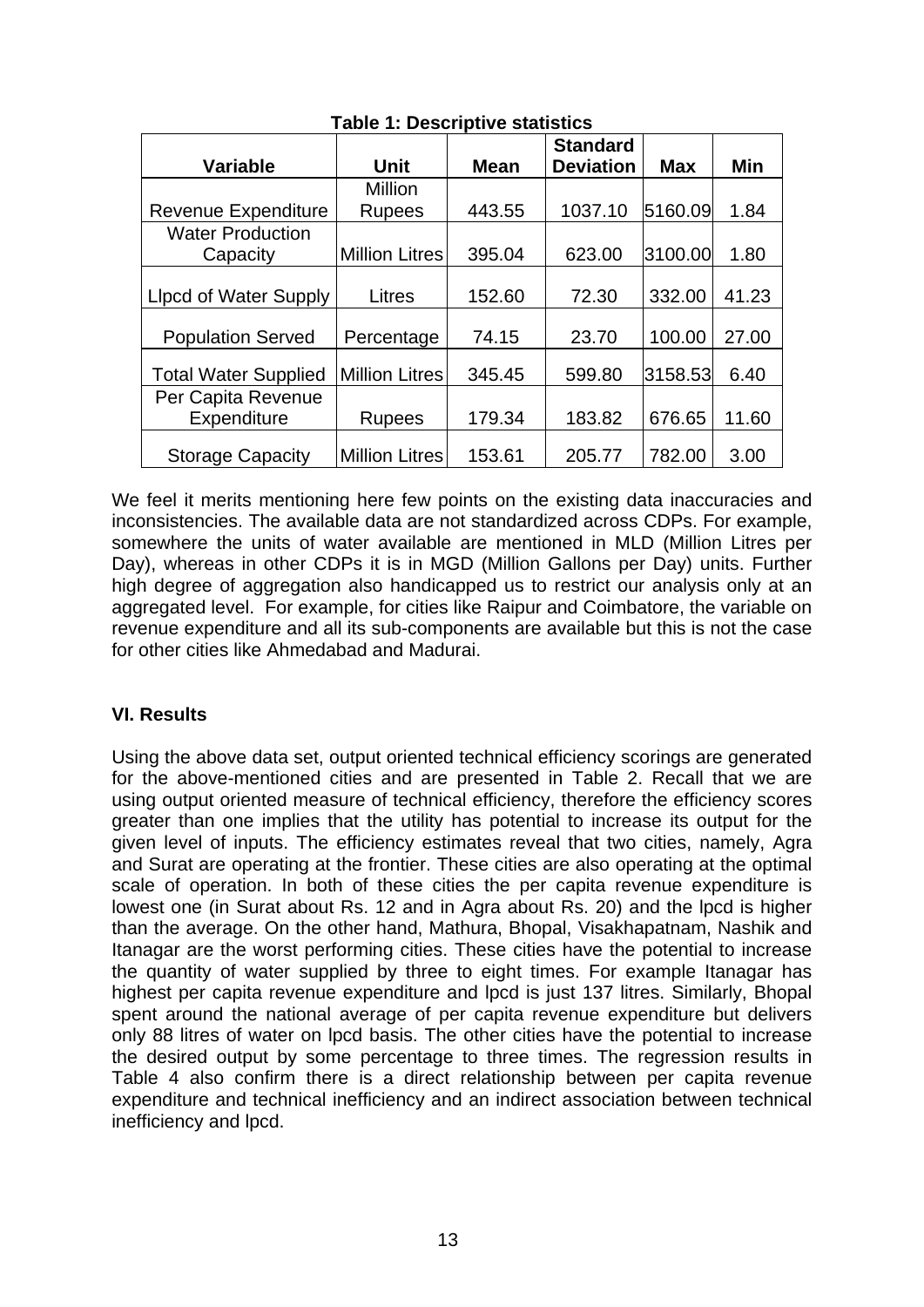|                     |                                          | <b>Scale</b>      | <b>Pure Technical</b> | <b>Technical</b>         |
|---------------------|------------------------------------------|-------------------|-----------------------|--------------------------|
| Group               | City                                     | <b>Efficiency</b> | <b>Efficiency</b>     | <b>Efficiency at CRS</b> |
|                     | Bhubaneswar                              | 1.074             | 1.080                 | 1.160                    |
|                     | Chandigarh                               | 1.471             | 1.020                 | 1.500                    |
|                     | Raipur                                   | 1.025             | 1.600                 | 1.640                    |
|                     | Greater Mumbai                           | 2.020             | 1.000                 | 2.020                    |
|                     | Rajkot                                   | 1.146             | 1.780                 | 2.040                    |
|                     | Nagpur                                   | 1.750             | 1.200                 | 2.100                    |
| <b>Municipal</b>    | Pune                                     | 2.140             | 1.000                 | 2.140                    |
| <b>Corporations</b> | Ahmedabad                                | 2.150             | 1.000                 | 2.150                    |
| and                 | Vadodara                                 | 1.510             | 1.470                 | 2.220                    |
| <b>Government</b>   | Vijayawada                               | 1.455             | 1.560                 | 2.270                    |
|                     | Indore                                   | 1.660             | 1.530                 | 2.540                    |
|                     | Guwahati                                 | 2.930             | 1.000                 | 2.930                    |
|                     | Itanagar                                 | 3.210             | 1.000                 | 3.210                    |
|                     | <b>Nashik</b>                            | 1.769             | 1.860                 | 3.290                    |
|                     | <b>Bhopal</b>                            | 1.419             | 2.650                 | 3.760                    |
|                     | Average                                  | 1.69              | 1.32                  | 2.23                     |
|                     | Surat                                    | 1.000             | 1.000                 | 1.000                    |
|                     | Agra                                     | 1.000             | 1.000                 | 1.000                    |
|                     | Meerut                                   | 1.187             | 1.230                 | 1.460                    |
|                     | Amritsar                                 | 1.252             | 1.270                 | 1.590                    |
|                     | Nanded                                   | 1.073             | 1.920                 | 2.060                    |
| <b>Municipal</b>    | Coimbatore                               | 1.210             | 1.810                 | 2.190                    |
| <b>Corporations</b> | Ludhiana                                 | 1.779             | 1.310                 | 2.330                    |
| and Parastatals     | <b>Mysore</b>                            | 1.044             | 2.280                 | 2.380                    |
|                     | Madurai                                  | 1.016             | 2.480                 | 2.520                    |
|                     | Hyderabad (MCH)                          | 1.849             | 1.460                 | 2.700                    |
|                     | Visakhapatnam                            | 1.324             | 2.990                 | 3.960                    |
|                     | Mathura                                  | 1.047             | 7.680                 | 8.040                    |
|                     | Average                                  | 1.20              | 1.82                  | 2.20                     |
|                     | <b>Overall Average</b>                   | 1.43              | 1.55                  | 2.21                     |
|                     | <b>Overall Average (without Mathura)</b> | 1.47              | 1.43                  | 2.11                     |

**Table 2: Output-oriented technical inefficiency of urban water providers in India**

The overall average figures of scale inefficiencies reveal that the utilities are not utilizing their resources optimally. We find that Itanagar, Guwahati, Pune and Ahmedabad are most scale inefficient water utilities. These water utilities can improve their performance by changing the level of their operation. If we consider Mathura as an outlier, still the overall average figures do not appear to improve significantly.

Recall that technical efficiency is decomposed into scale efficiency and pure technical efficiency. Table 3 reveals the operating scale of different water utilities. The scale inefficiency results indicate that only two of the utilities are operating at the optimal scale and seven cities are operating under increasing returns to scale. But all the remaining cities, i.e., eighteen water utilities are operating under DRS. These results have implication for urban domestic water pricing. Generally, in the public utility pricing literature it is assumed that the utilities are operating under IRS and the marginal cost-pricing rule that ensures economic efficiency is not applied since the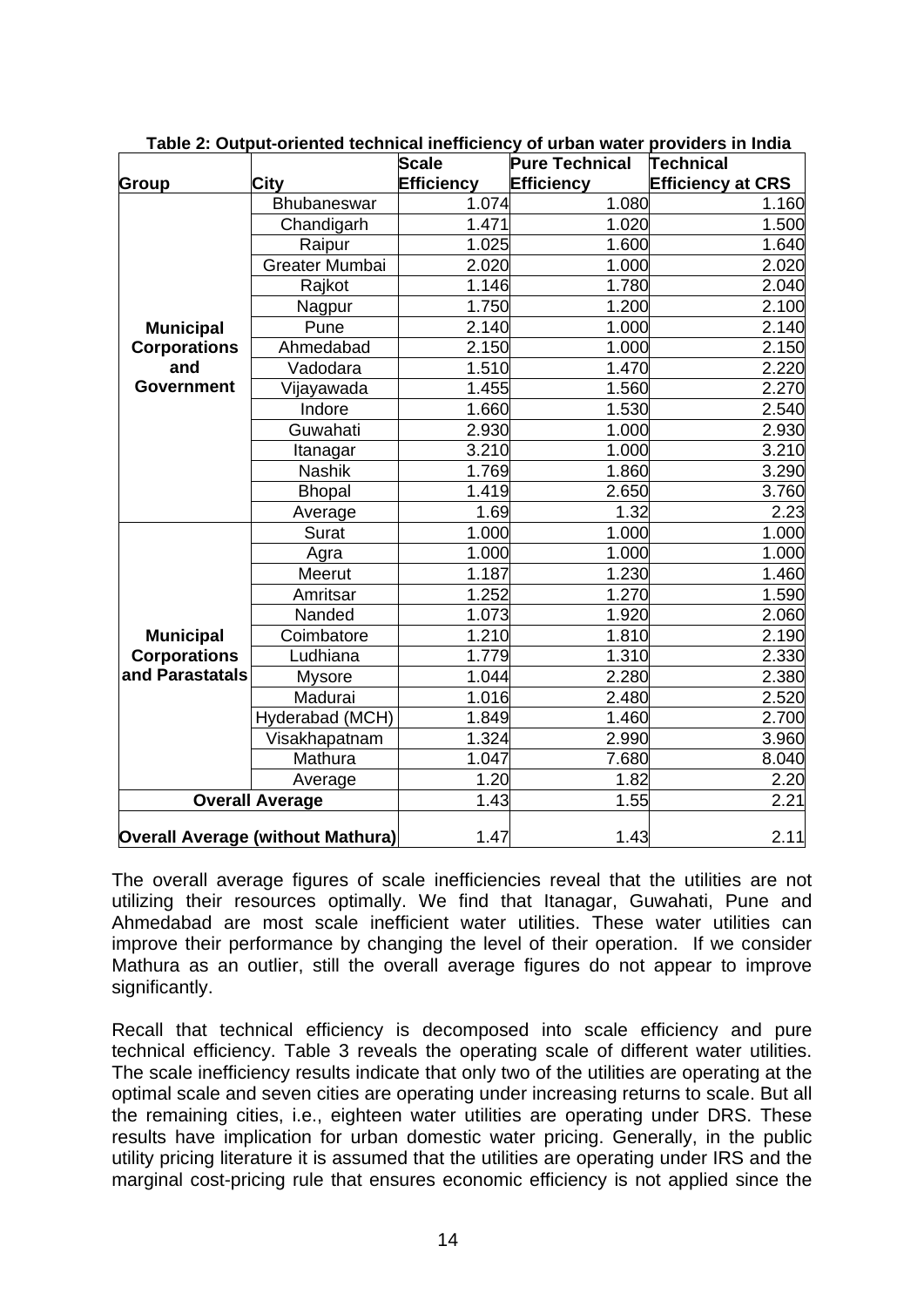full cost is not recovered. These results support the idea that to get efficiency in the operation of water utilities the water should be priced according to the marginal cost of supply of the water.<sup>5</sup> It is contended that implementing the marginal cost pricing is cumbersome in India due to reasons like problems in using historical data, estimating external costs, apportioning joint costs and concerns related to equity aspect of water supply. Understanding the inherent difficulties in using marginal cost pricing, urban water in India is charged in many ways. A connection charge is imposed, which is a onetime levy, a tax and other rents are paid annually and other consumption charges are paid every month or at a pre-determined time (Mathur and Thakur, 2003). In contrast to the above observation made by the Mathur and Thakur (2003), our study asserts that data inadequacy could be managed by using the method suggested in this study and marginal cost pricing principle could be applied in the proposed cases.

| <b>Returns to Scale</b>        | <b>City</b>                                      |
|--------------------------------|--------------------------------------------------|
| <b>Constant Returns to</b>     | Surat and Agra                                   |
| <b>Scale (Optimal Returns)</b> |                                                  |
| to Scale)                      |                                                  |
| Increasing Returns to          | Raipur, Madurai, Mathura, Bhubaneswar, Nanded,   |
| <b>Scale</b>                   | Guwahati and Itanagar                            |
| Decreasing Returns to          | Chandigarh, Nagpur, Ahmedabad, Coimbatore,       |
| Scale                          | Vadodara, Vijayawada, Mysore, Hyderabad, Nashik, |
|                                | Bhopal, Visakhapatnam, Meerut, Amritsar, Greater |
|                                | Mumbai, Rajkot, Pune Itanagar, Ludhiana, Indore  |

**Table 3: Returns to scale for water utilities** 

To explain the differential in inefficiency scores we classify the utilities according to their management structure. Although the public owns all the water utilities in India but they are managed by different agencies. Categorizing water utilities into different groups according to their management structure is not so easy as there is no clearcut division of responsibilities among the agencies involved in supplying water under the existing arrangements. In the utilities managed by Municipal Corporations, the municipal authorities themselves are responsible for managing all the activities of planning, designing, construction, implementation, maintenance, operation and management of water supply system. Similarly, the utilities, which are managed by Municipal Corporations and the Government, both the authorities, undertake all the activities with varying degrees of responsibility. In some cases, PHED does the capital work, the remaining task is undertaken by Municipal Corporations (e.g., Raipur), in others PHED is assigned to carry out most of the activities leaving very little to be done by the Municipal authorities (e.g., Bhopal and Indore). While in others, PHED is the leading agency to manage the water supply system of the city (e.g., Itanagar). Moreover, in some cities, there is some functional autonomy in the management of water utilities, i.e., Parastatal bodies managed the utilities (e.g., Hyderabad, Agra). In other cities water supply is the responsibility of both Parastatal and municipal bodies or are managed by all the three, i.e., PHED, municipal authorities and Parastatal bodies.

<sup>1</sup> <sup>5</sup> Whittington (2003) also observes that many South Asian cities are facing the situation of decreasing returns to scale in operation as they have to incur high costs to bring additional water into cities.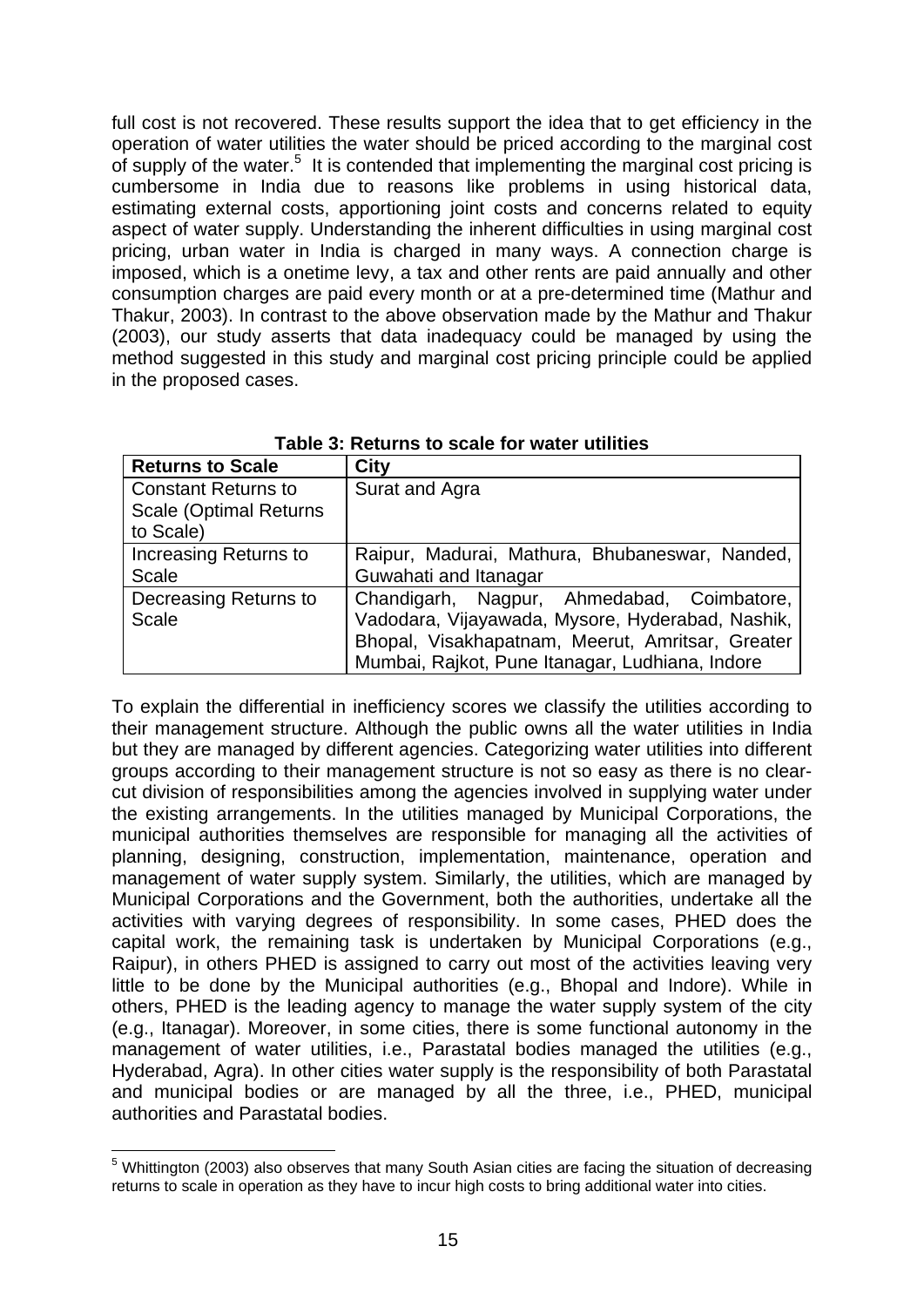Following this description, we split up the utilities into two groups as 'Municipal Corporations and Government' and 'Municipal Corporations and Parastatals'. We have done it with the conviction that as both Municipal Corporations and State Government agencies are different layers of the government, it logically justifies putting them in one group. While making grouping of the water utilities, we assumed that there exists some degree of functional autonomy with the group 'Municipal Corporations and Parastatals'. Therefore, we feel it is quite reasonable to put them into a separate category.

Figure 7 shows the performance of water utilities according to their management structures. The overall technical inefficiency scores reveal that the water utilities run by the group 'Municipal Corporations and Parastatals' perform better than the other group.



The decomposition of technical inefficiency results point that the utilities managed by 'Municipal Corporations and Parastatals' have relatively better performance in terms of scale efficiency to the other group (Figure 7). But pure technical efficiency considerations reveal that utilities managed by 'Municipal Corporations and Government' perform better than the other group. The results presented in tables 2 and 3 also indicate that the scale efficiency is clearly linked to the management of the utility although in both the groups utilities are operating under DRS and IRS. There are seven utilities, four within the group 'Municipal Corporations and Government', and three within the group ' Municipal Corporations and Parastatals' that are operating under IRS. *Per se*, the utilities operating under IRS are in small cities in comparison to other cities, and the variation in efficiency scores warrants more analysis.

The issue of the type of ownerships and its implications for the performance of water utilities has been in debate with the publication of the seminal paper by the Crain and Zardkoohi (1978). Though the results are of mixed in nature, very often the techniques used for analyzing the efficiency are being questioned for its appropriateness and suitability. It must be mentioned here that though the pure form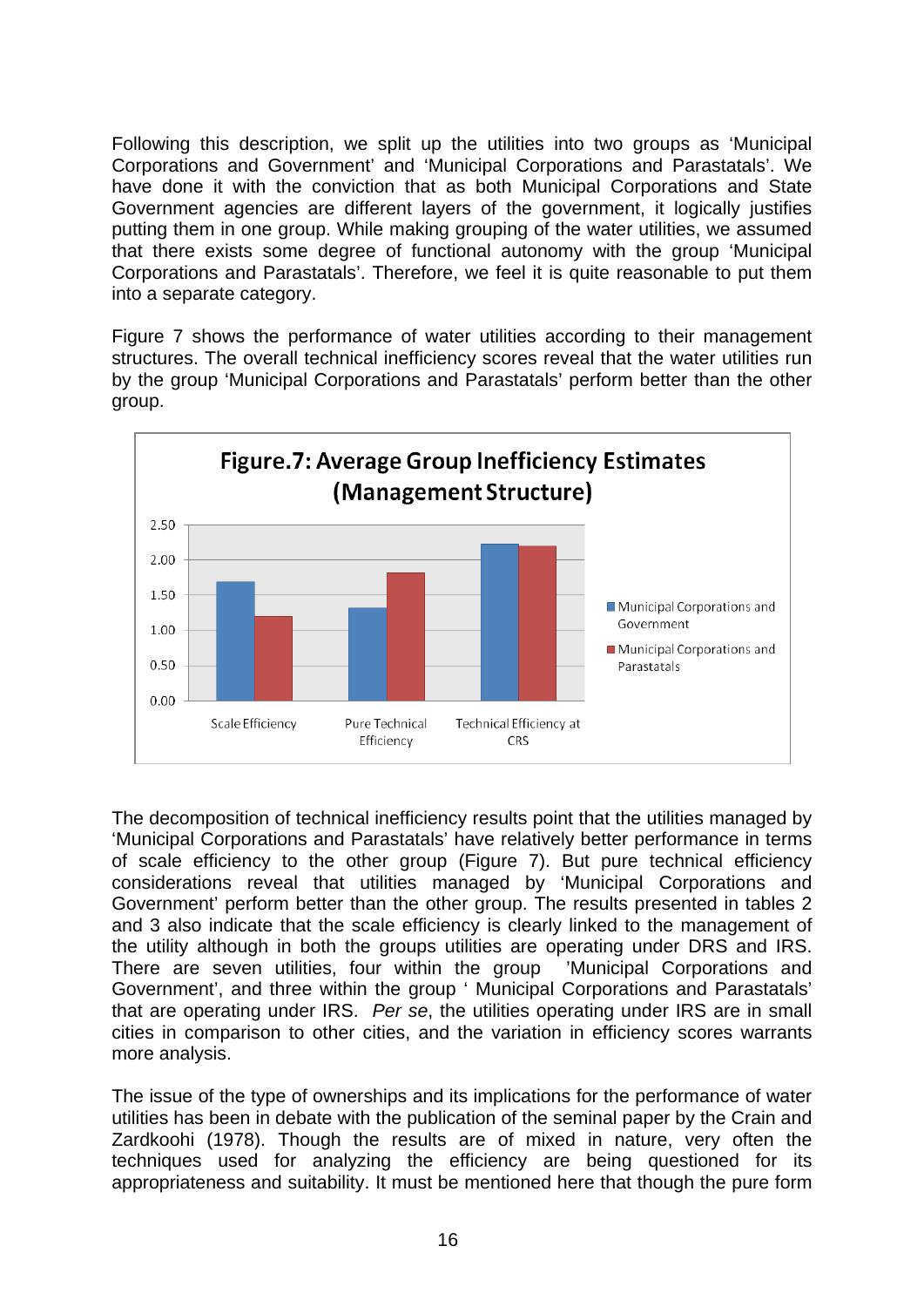of privatization is yet to see the light of the day as a separate institution to provide water in urban India, it can be assumed that there exists some degree of corporate managerial discipline, in the group 'Municipal Corporations' and Parastatals' Taking this as granted, our results corroborate with the results reached by the Crain and Zardkoohi, Bruggink (1982) Estache and Kouassi (2002). But our results are in contrast with the result achieved by the Feigenbaum and Teeples (1983) Byrnes et al. Grosskopf and Hayes (1986) Lambert and Dichev, (1993) Estache and Rossi (2000) Kirkpatrick et al. (2006) who conclude that there is no significant difference in performance between the private and public operators in supplying water.



Again, grouping cities on the basis of population, (population above 1.4 million in one group and rest in the other group as presented in the figure 8) our analysis confirms that less populated cities perform relatively better and have better overall technical efficiency scores. Moreover, decomposition of technical efficiency results suggests less populated cities are also more scale efficient in contrast to the other group, which performs better in terms of pure technical efficiency.

One other issue of concern is to determine the factors underlying the changes in the various measures of efficiency. We expect that specific attributes of an individual utility contribute to its performance. Therefore, to further aid an understanding of the results discussed above and to test the hypothesis whether function autonomy in management of utilities has affected the various measures of efficiency, we regress various measures of efficiency on utilities specific variables such as its management, water storage capacity etc. Tobit regression is often used with censored data and is suitable for analysis of efficiency scores. In the first equation the technical efficiency scores, in the second equation scale efficiency scores and in the third equation pure technical efficiency scores were taken as dependent variables. To examine the relationship between different measures of efficiency and their determinants, we included a dummy for management, i.e., 1 for the utilities where Parastatals, either completely or partially manage the utility and 0 for others, per capita per day water supplied (lpcd), per capita revenue expenditure, and water storage capacity of the utility.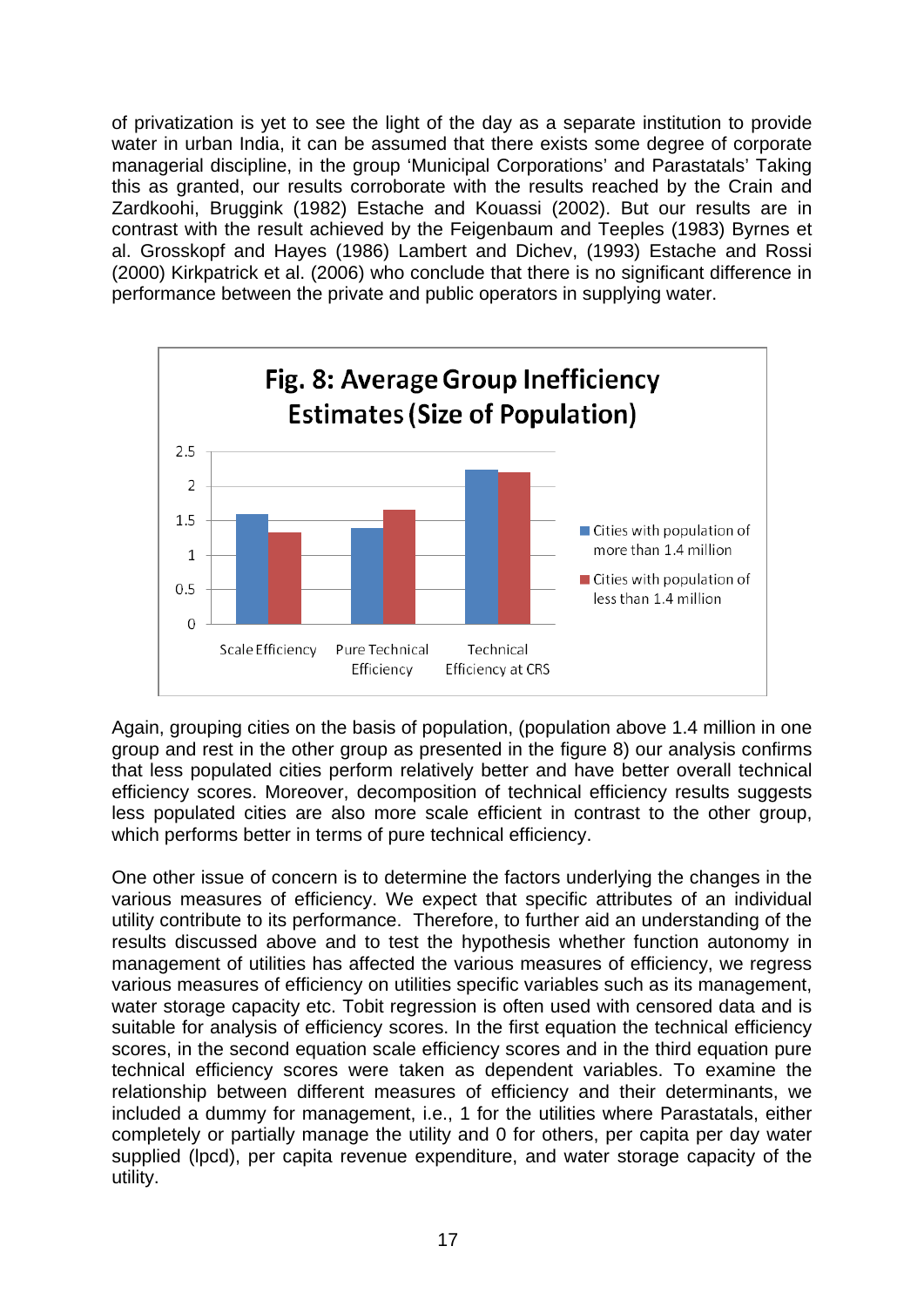Table 4 provides the parameter estimates of the regressions for the inefficiency indices. The regression results show that three inefficiency indices are significantly affected by most of the independent variables. We find that the variables lpcd and per capita revenue expenditure affect the inefficiency indices negatively and positively respectively as expected in all the three regressions. It is expected that utilities that are providing higher lpcd and incur less per capita revenue expenditure are supposed to be less inefficient. The water storage capacity of the utilities increases the performance of water utilities, though the coefficient of water storage is not statistically significant for scale in-efficiency.

The dummy variable signs are of particular interest and require some discussion. We find that the management variable is not statistically significant for all the three indices. Water utilities with functional autonomy in management structure are scale efficient. But we find that the functional autonomy in management is not linked to technical efficiency of the utilities. Here it should be noted that most of the small cities such as Itanagar and Guwahati are managed by the government and municipal bodies, although the utilities are efficient in terms of pure technical efficiency, but they are not fully utilizing the economies of scale, i.e., they are facing downward sloping average and marginal costs curves. These cities are the case of pure natural monopoly where the water cannot be priced according to the principle of marginal cost pricing since a firm with economies of scale cannot recover its costs with marginal cost pricing.<sup>6</sup>

| Dependent<br>Variables                    | <b>Technical Efficiency</b> |              | <b>Pure Technical</b><br><b>Efficiency</b> |              | <b>Scale Efficiency</b> |              |
|-------------------------------------------|-----------------------------|--------------|--------------------------------------------|--------------|-------------------------|--------------|
| Independent<br>Variables                  | Coefficient                 | t-statistics | Coefficient                                | t-statistics | Coefficient             | t-statistics |
| Intercept                                 | 17.866 <sup>*</sup>         | 3.922        | 18.602                                     | 5.211        | 6.370                   | 3.885        |
| Dummy for<br>management                   | 0.020                       | 0.030        | 0.196                                      | 0.375        | $-0.822$                | $-4.046$     |
| Log(h, c)                                 | $-1.735$ <sup>*</sup>       | $-2.357$     | $-1.283$                                   | $-2.392$     | $-0.516$                | $-2.011$     |
| Log(per capita<br>revenue<br>expenditure) | 0.515                       | 1.936        | 0.779                                      | 2.903        | $0.211$ **              | 2.151        |
| Log(Storage<br>capacity)                  | $-0.668$                    | $-3.577$     | $-1.222$ ້                                 | $-5.918$     | $-0.062$                | $-0.875$     |
| Adj. $R^2$                                | 0.315                       |              | 0.05                                       |              | 0.272                   |              |
| Log likelihood                            | $-39.71$                    |              | $-32.11$                                   |              | $-19.36$                |              |

**Table 4: Factors determining technical and scale inefficiency of water utilities** 

Note: \*, \*\*, \*\*\* indicate significance at 1%, 5% and 10%, respectively

1

<sup>6</sup> In the single product case: "*a firm producing a single homogeneous product is a natural monopoly when it is less costly to produce any level of output of this product within a single firm than with two or more firms*" (Joskow, 2005). This definition corresponds to the property of subadditivity of the cost function (Sharkey, 1982), which (in the single product case) is equivalent to economies of scale. Consequently, in the single product case, economies of scale are a sufficient but not necessary condition for natural monopoly (Joskow, 2005).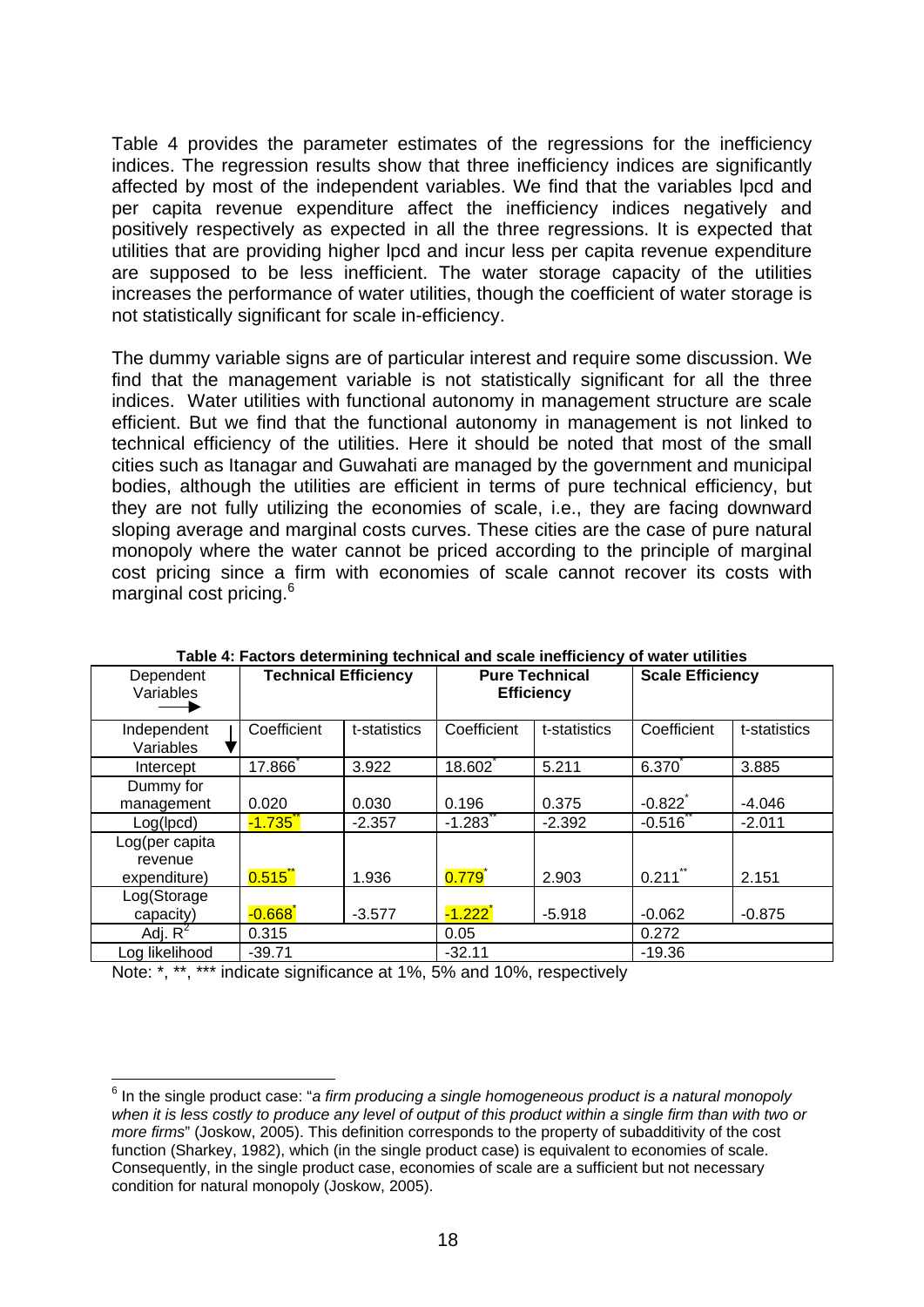#### **VII. Conclusions**

The productivity of water utilities has been an important policy issue for a long time. This has assumed greater significance in the current context of reforms in the structure and functions of the utilities. This paper contributes to that debate by analyzing the impact of management on efficiency.

The results of our analysis reveal some interesting insights and corroborate with studies carried out on similar lines by Crain and Zardkoohi, Bruggink (1982) Estache and Kouassi (2002). Grouping utilities under two management structures i.e. 'Municipal Corporations and Parastatals' and 'Municipal Corporations and Government', our study establishes that the group 'Municipal Corporation and Parastatals' is performs better. This supports the argument that management structures with some degree of corporate discipline are producing better outcomes. At the same time our study finds contrasting evidence to Feigenbaum and Teeples (1983), Byrnes et. al (1986), Lambert and Dichev (1993), Estache and Rossi (2000) and Kirkpatrick et al. (2006) who conclude there is no significant difference in performance between private and public operators in supplying water.

Our results also have implications for the pricing of water. The offshoot of our analysis suggests that as most of cities are operating under decreasing returns to scale, marginal cost pricing principles can be followed. This is in contrast to the common pricing practice of utilities having the character of natural monopoly.

Therefore it can be concluded from our analysis that though it is difficult to make a clear cut segmentation of the institutions into private and public, nevertheless assuming a certain degree of functional autonomy element that inherently exist in parastatal bodies, our study affirms that functional autonomy may have the potential to improve water services in developing countries like India.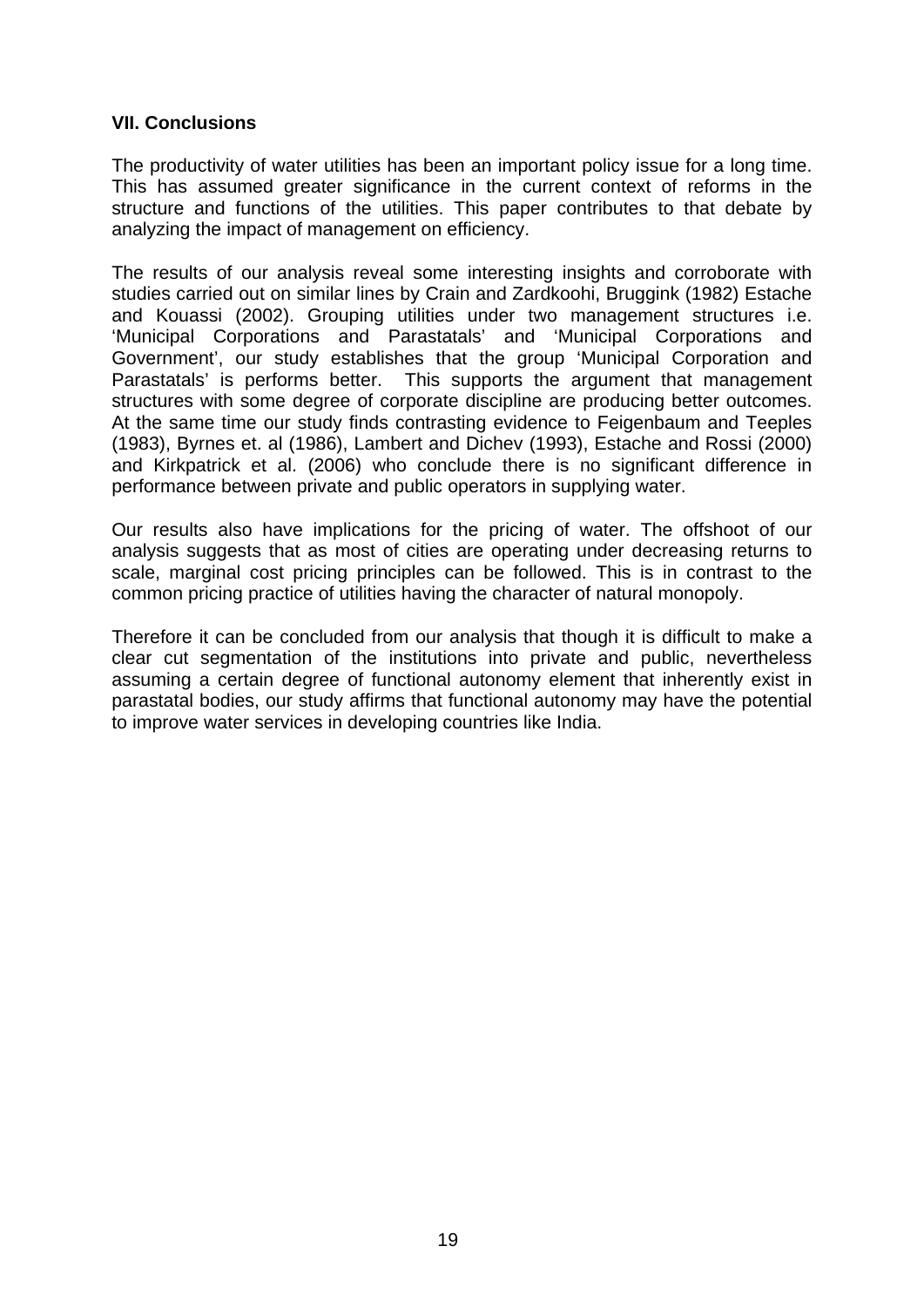#### **References**

- Ammons, D. (1996) "Municipal Benchmarks: Assessing Local performance and Establishing Community Standards", Thousands Oaks, California: Sage.
- Bruggink, T.H., (1982) "Public versus Regulated Private Enterprise in the Municipal Water Industry: a Comparison of Operating Costs", *Quarterly Review of Economics and Business*, 22, 111-125.
- Byrnes, Patricia, Shawna Grosskopf and Kathy Hayes (1986) "Efficiency and Ownership: Further Evidence", *The Review of Economics and Statistics*, Vol. 68, No. 2, pp. 337-341.
- Coelli, Tim and Shannon Walding (2005) "Performance Measurement in the Australian Water Supply Industry", *Working Paper Series*, No. 01/2005, Centre for Efficiency and Productivity Analysis, School of Economics, University of Queensland Australia.
- Crain, W.M. and A. Zardkoohi (1978) "A Test of the Property Rights Theory of the Firm: Water Utilities in the United States", *Journal of Law and Economics*, 21, 395-408.
- Estache, Antonio and Kouassi, Eugene (2002) "Sector Organization, Governance, and the Inefficiency of African Water Utilities", *Policy Research Working Paper,* 2890, The World Bank, World Bank Institute, Governance, Regulation and Finance Division.
- Estache, Antonio and M. Rossi (2002) "How Different is the Efficiency of the Public and Private Water Companies", *World Bank Economic Review*, 16 (1): 139- 48.
- Feigenbaum, S. and R. Teeples (1983) "Public versus Private Water Delivery: A Hedonic Cost Approach", *Review of Economics and Statistics*", 65,672-678.
- Grosskopf, S. (1986) "The Role of the Reference Technology in Measuring Productive Efficiency", *The Economic Journal* 96, 499–513.
- India Assessment (2002), "Water Supply and Sanitation", A WHO-UNICEF Sponsored Study, *Planning Commission*, Government India.
- Joskow, P.L. (2005), 'Regulation of Natural Monopolies', Center for Energy and Environmental Policy Research, MIT, Working Paper 05-008.
- Kirkpatrick, Colin, Davis Parker and Yin-Fang Zhang (2006) " An Empirical Analysis of State and Private Sector Provision of Water Services in Africa", *World Bank Economic Review*, Vol. 20, No. 1, pp.143-163.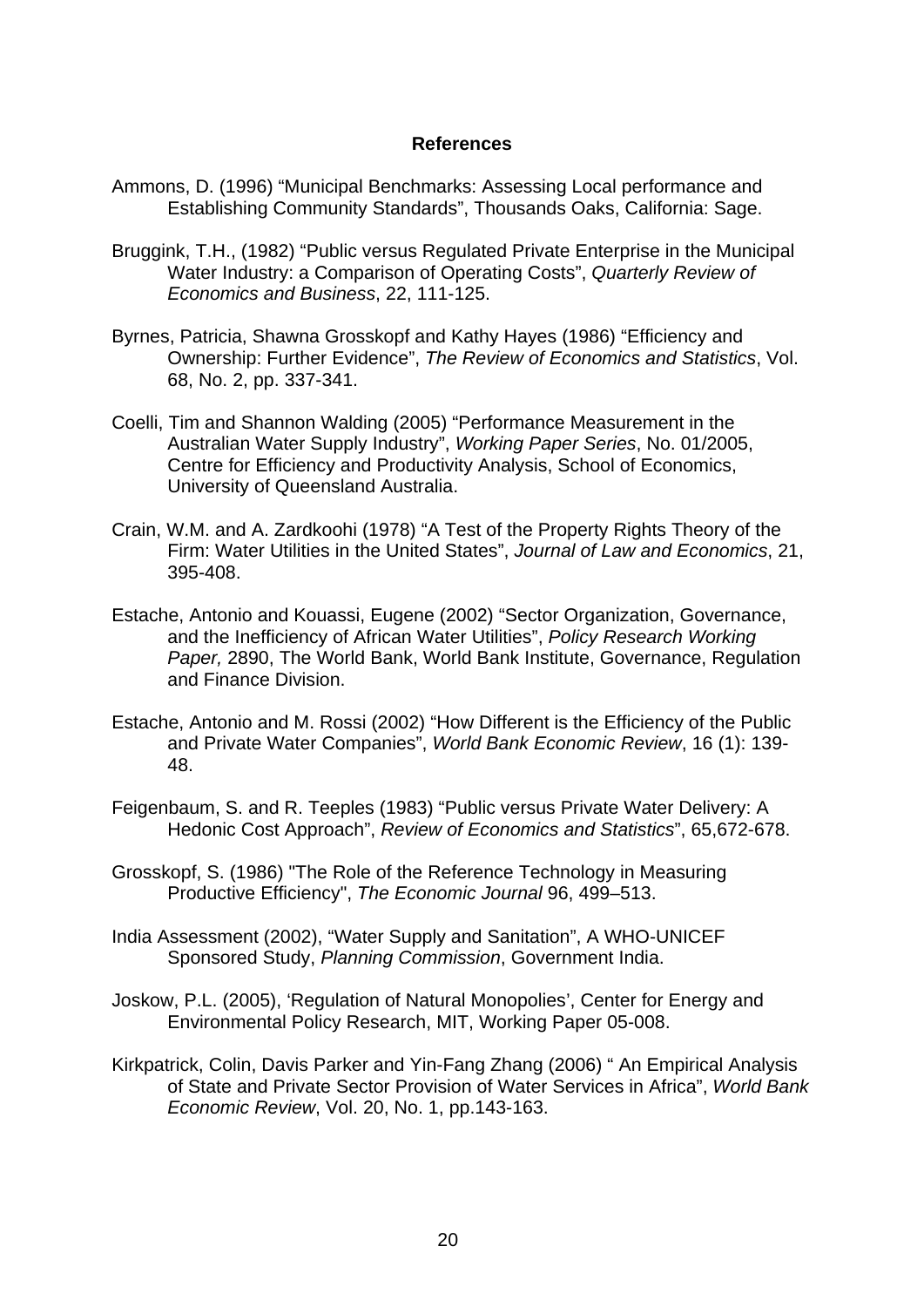- Kumar, Surender (2006) "A Decomposition of Total Factor Productivity Growth: A Regional Analysis of Indian Industrial Manufacturing Growth", *International Journal of Productivity and Performance Management*, 55(3/4), 311-331.
- Kumar, Surender (2010) "Unaccounted for Water and Performance Measurement: An Empirical Analysis from the Indian Water Sector" *Water Policy*, 12, 707- 721.
- Kumar, Surender and Shunsuke Managi (2010) "Incorporating Service Quality into the Performance Measurement: An Application to the Indian Water Sector" *International Journal of Water Resource Development*, 26(2), 173-191.
- Kundu, Amitabh and Sandeep Thakur (2006) "Access to Drinking Water in India; An Analysis of Emerging Spatial Pattern in the Context of New System of Governance" in (ed*.) Managing Water Resources, Policies, Institutions, and Technologies*, by V. Ratna Reddy and S. Mahendra Dev, Oxford University Press, New Delhi.
- Lambert, D.K. and D. Dichev, (1993) "Ownership and Sources of Inefficiency in the Provision of Water Services", *Water Resources Research*, 29, 1573-1578.
- Lynk, E.L. (1993) "Privatization, Joint Production and the Comparative Efficiencies of Private and Public Ownership: The UK Water Industry Case", *Fiscal Studies*, 14, 98-116.
- Mathur, Om Prakash and Sandeep Thakur (2003) "Urban Water Pricing; Setting the Stage for Reform", National Institute of Public Finance and Policy, New Delhi.
- McKenzie, D. and Isha Ray, (2009) Urban water supply in India: status, reform options and possible lessons, Water Policy, 11, pp. 442–460.
- MoUD&PA, (2004) "India: Urban Water and Sanitation Services, Guidelines for Sector Reforms and Successful Public Private Partnership", Ministry of Urban Development and Poverty Alleviation (MoUD&PA), Government of India, New Delhi.
- Nallathiga Ramakrishna, (2006) "Reforming Water Sector Governance and Institutions for Improving Efficiency: The Case of Mumbai", *International Journal of Regulation and Governance*, 6(1): 99-133.
- National Institute of Urban Affairs, (1998) "Strategy for Capacity building of Urban Government Institutions in India" *National Institute of Urban Affairs*, New Delhi, 224 pp.
- Osborne, D., and T. Gaebler, (1993) "Reinventing Government", New York: Plume.
- Pangare, Vasudha, Neelesh Kulkarni, and Ganesh Pangare, (2004) " An Assesment of Water Sector Reforms in the Indian Context: The Case of the State of Maharashtra", Prepared for UNRISD.